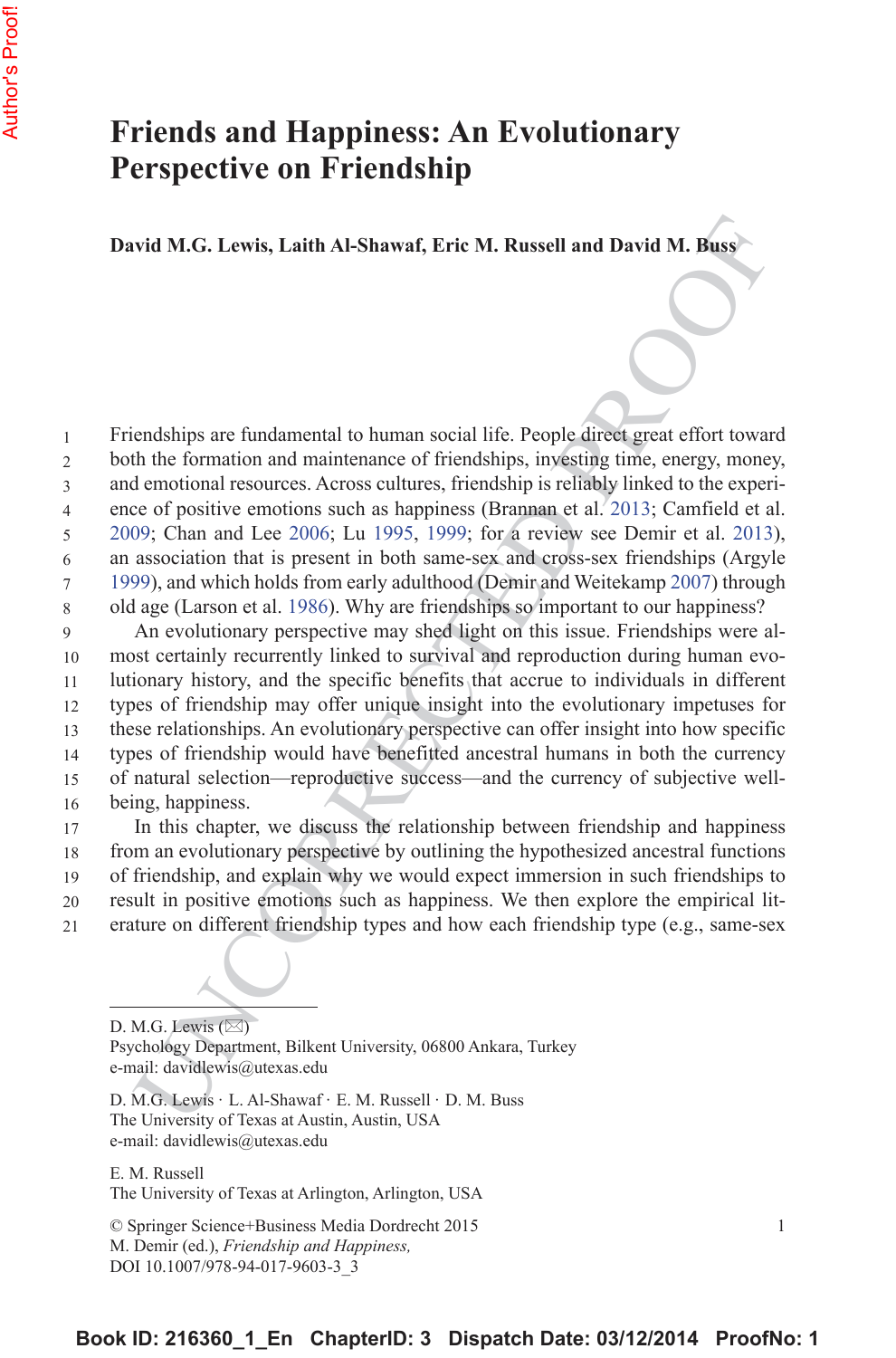friendship, cross-sex friendship) is characterized by a unique profile of benefits as well as costs. Finally, we propose evolutionarily inspired strategies for individuals 22 23

to enhance their friendships and maximize the happiness they reap from these im-24

portant social relationships. 25

# **An Evolutionary Approach to Friendship and Happiness** 26

An evolutionary approach may yield valuable insight into why friendships and immersion in quality social relationships are consistently linked to happiness (Corneau [2009;](#page-17-2) Demir et al. 2013). It suggests that positive emotions such as happiness are produced by motivational programs that evolved because of their ability to guide ancestral humans to repeat behaviors associated with increased survival and reproductive success (Cosmides and Tooby 2000; Hill et al. 2013; Kenrick et al. 2010). Having friends would have dramatically increased ancestral humans' likelihood of survival and reproduction (Tooby and DeVore 1987). Consequently, selection could have favored mechanisms that produced happiness in response to such friendships to the extent that this subjective experience motivated ancestral humans to form and maintain these beneficial relationships. In the following section, we briefly outline several different evolutionary pathways by which psychological adaptations to form **AQ1** 32 27 28 29 30 31 33 34 35 36 37

- 38
- and maintain friendships could have evolved. 39

# **Evolutionary Models of Friendship** 40

## *Reciprocal Altruism* 41

**n Evolutionary Approach to Friendship and Happiness**<br> **Evolutionary Approach may** yield valuable insight into why frendships and<br>
colutionary approach may yield valuable insight into why frendships and<br>
09; [D](#page-19-2)emir et al. Non-evolutionary research has investigated friendship as a means of social exchange in which individuals select friends on the basis of the costs and benefits associated with these friendships (Befu 1977; Emerson 1976; Homans 1958). Although these hypotheses about friend preferences and selection do not articulate the specific benefits exchanged in these friendships, an evolutionary perspective can illuminate how such social exchange relationships could have evolved. The theory of reciprocal altruism postulates that altruistic tendencies toward non-relatives can evolve when the delivery of benefits is reciprocated at some point in the future (Axelrod 1984; Cosmides and Tooby 1992; Trivers 1971). Such exchange relationships can result in net fitness benefits for both parties involved—a condition economists refer to as a "gain in trade" (Kemp 1995). Selection could thus have led to the evolution of mechanisms that motivate individuals to form and maintain these highly beneficial social exchange relationships. 42 43 44 45 46 47 48 49 50 51 52 53 54

To illustrate how such exchange relationships could have evolved, consider the adaptive problem our ancestors faced of hunting large game to acquire meat. Ancestral humans rarely hunted large game alone due to the risky and costly nature of 55 56 57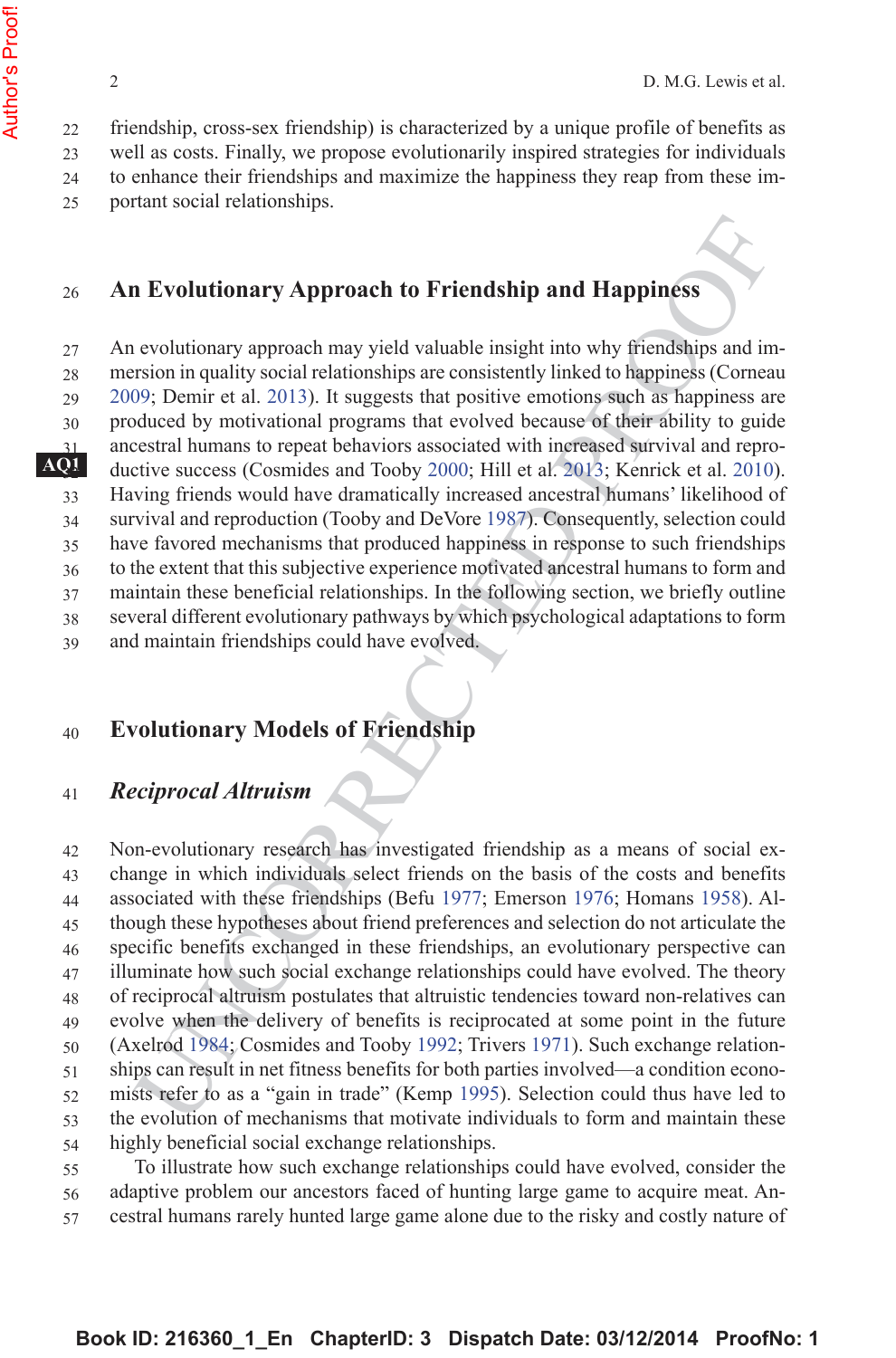hunting dangerous prey (Milton [1999;](#page-19-4) Tooby and DeVore [1987\)](#page-19-2). Ancestral humans who formed friendships and coalitions in the service of solving this adaptive problem would have experienced improved survival and reproductive rates, as these coalitions incur fewer costs and enjoy greater success in the hunt for dangerous game (Buss 2004; Hill and Hurtado 1996; Tooby and DeVore 1987). Because individuals who hunted together were more likely to secure nutritious food, over many generations, selection would have favored mechanisms that motivated individuals to form friendships and coalitions to achieve these goals. 58 59 60 61 62 63 64 65

The key concept illustrated here is that friendships relationships may have delivered unique sets of benefits linked to ancestral humans' survival and reproduction. It is likely that our ancestors benefitted greatly from these kinds of relationships, and that reciprocal exchange formed the basis not only for many ancestral friendships, but for the mechanisms that lead to friendships in modern environments as well. 66 67 68 69 70 71

# **The Alliance Model of Friendship** 72

Another recent evolutionary perspective suggests that human friendship is based on evolved computational systems for building alliances (DeScioli and Kurzban [2012,](#page-17-6) 2009). The alliance-building model is distinct from the theory of reciprocal altruism, as it is not based on exchange, but rather on concerns about interpersonal conflict. These concerns are a central feature of the alliance-building model, but do not feature prominently in reciprocal altruism models of human friendship. 73 74 75 76 77 78

The central premise of the alliance model is that humans habitually get into conflicts with one another. Having a supportive network of alliances is crucial to successfully navigating these problems and emerging on the "winning" side of direct interpersonal conflicts. Crucially, the likelihood of winning such conflicts depends not only on one's own wit, agility, and physical formidability, but also on one's ability to mobilize other individuals—friends—to support one in such conflicts. 79 80 81 82 83 84

sus 2004; Hill and Huntaha 1996; Tooby and DeVore 1987). Because individual<br>In thurth and Huntaha 1996; Tooby and DeVore Particular Scotters and Control to hunted together were more likely to secure nurtrious food, over ma The alliance-building model of friendship proposes that humans have evolved computational systems dedicated to cognitively representing different friends' degree of loyalty to oneself, because those who are most loyal are most likely to provide support in future disputes. DeScioli and Kurzban (2012) insightfully note that "individuals frequently have relationships with both sides in a conflict, particularly because human social networks are locally dense" (p. 216). This suggests that ancestral humans needed to be able to determine whom they would support in any possible pairwise within-group conflict—including one between two close friends. As the authors suggest, one way to do this is to rank one's allies, prioritizing certain friendships over others. 85 86 87 88 89 90 91 92 93 94

The most important aspect of this hypothesis is that an individual (let's call him Tom) should count among his closest friends *those who rank him as one of their closest friends.* The logic is that those who consider Tom a very close friend are those who are most likely to be fiercely loyal to him and support him in future 95 96 97 98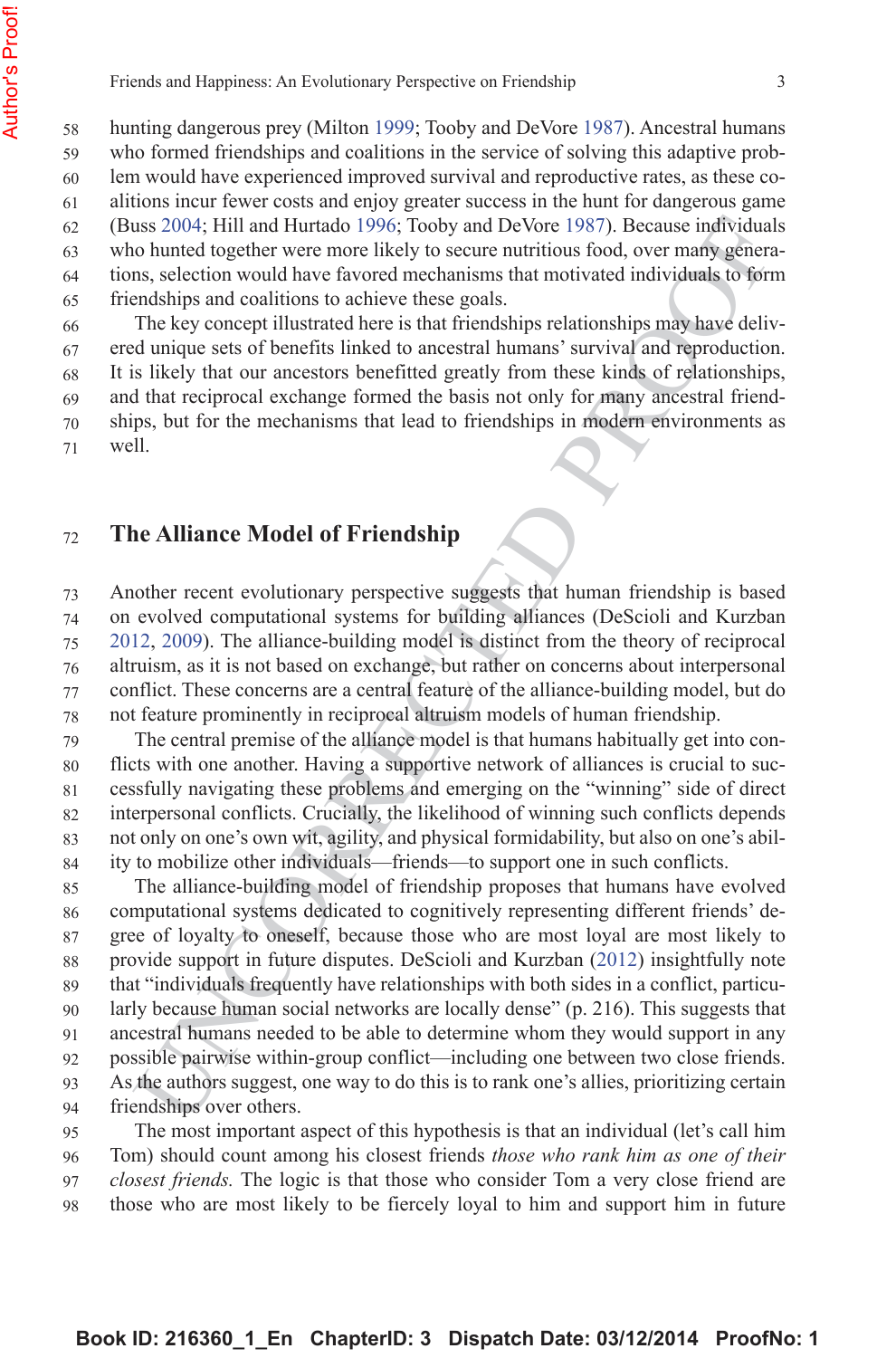Author's Proof! Author's Proof!

disputes. This leads to the central prediction derived from the alliance-building hypothesis: other individuals' ranking of Tom should be the strongest predictor of Tom's ranking of these same individuals. By contrast, the reciprocal exchange hypothesis predicts that the friends who provide the largest benefits should be ranked highest. And still other non-evolutionary perspectives contend that the key predictors of friendship rankings will be proximity, similarity, and familiarity (e.g., see Berscheid et al. 1971; Byrne et al. 1968; Singh and Ho 2000). 99 100 101 102 103 104 105

In three different samples that measured a host of different variables, DeScioli and Kurzban (2009) found that, as predicted, Tom's (perceived) rank in his friends' lists was the strongest predictor of his own friend rankings. Interestingly, consistent but weaker effects were also found for benefits, similarity, and secret-sharing. These findings are intriguing, since they suggest that perceived friendship ranking (which the researchers view as a proxy for loyalty in future disputes) is a more important determinant of friendship closeness than a variety of other predictors put forth by alternative evolutionary and non-evolutionary models. However, the alliance-building and reciprocal exchange hypotheses are not mutually exclusive, and friendship may serve multiple functions. 106 107 108 109 110 111 112 113 114 115

## **Positive Externalities** 116

thest. And still other non-evolutionary perspectives contend that the key predicts.<br>In so f friendship rankings will be proximity, similarity, and familiarity (e.g., se<br>solid et al. 1971; Byme et al. 1968; Singh and Ho 200 Although reciprocal exchange may be one viable route for human friendship to evolve, altruism in the context of friendship often appears distinctly non-reciprocal in nature. Some scientists argue against the idea that friendship is based on explicit reciprocity, because many individuals report feeling good assisting a close friend, and report no desire for compensation or future reward (Tooby and Cosmides 1996; DeScioli and Kurzban 2012). Rather, an emphasis on returning favors is indicative of a relationship that is *not* close; repayment of debts and favors is not characteristic of close friendships (Argyle and Henderson 1984). Consistent with this, people perceive a *lack* of friendship when someone insists on the return of a favor (Shackelford and Buss 1996). At least at the level of conscious awareness, then, reciprocal altruism is not a defining characteristic of friendship. Tooby and Cosmides (1996) propose an alternate model for the evolution of friendship mechanisms based on the notion of *positive externalities*—unintentional benefits that individuals deliver to others without any cost to themselves (Tooby and 117 118 119 120 121  $122$ 123 124 125 126 127 128 129 130

Cosmides 1996). To illustrate the idea of a positive externality, imagine that you and your friend both need to go to the grocery store, but your friend does not have a car. By allowing your friend to ride along in your car, you provide her with a benefit and yet you incur no additional cost; you were already going to the store. Traditionally, however, this would not be classified as true biological altruism, as the classical definition of the concept of altruism in biology requires that the actor pay a cost in the delivery of benefits to another individual. Tooby and Cosmides [\(1996](#page-19-6)) make the insightful point, however, that the *less* costly it is to deliver benefits to others, the more widespread we should expect such benefit-bestowing behavior to 131 132 133 134 135 136 137 138 139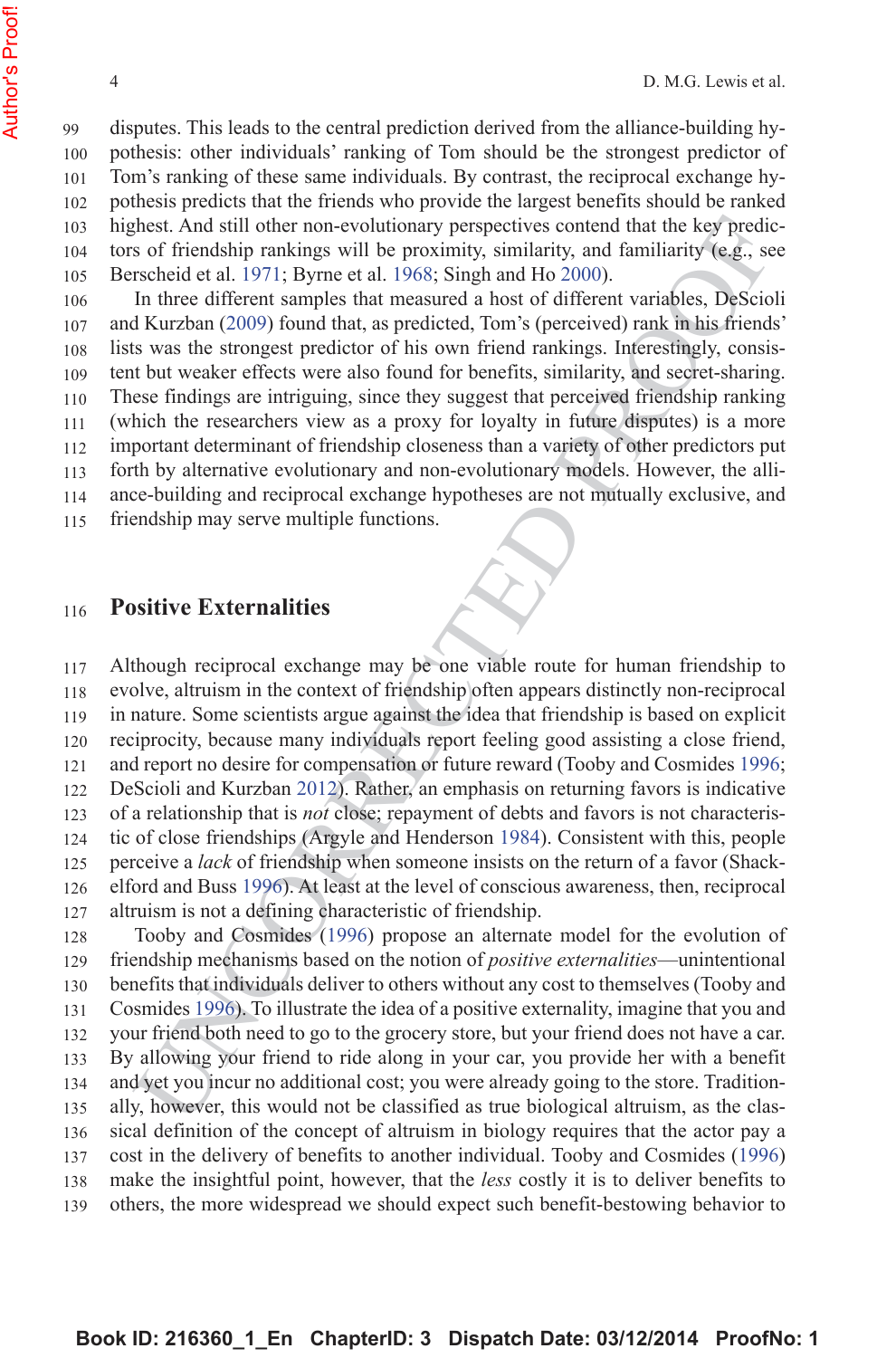Friends and Happiness: An Evolutionary Perspective on Friendship 5

be. Furthermore, once benefit-bestowing adaptations of any kind evolved, selection would have refined these adaptations to minimize their costs to the actor (Tooby 140 141

and Cosmides [1996\)](#page-19-6). 142

This positive externalities perspective suggests that a large class of altruistic behavior may have thus far gone largely unrecognized and uninvestigated. Indeed, adaptations to deliver or reap the benefits of positive externalities may be woven into the fabric of human friendship, but they remain uncharted territory and represent a fascinating direction for future research. 143 144 145 146 147

# **Mating Opportunities Within Friendships** 148

Theory and evidence suggest that friends were likely instrumental in helping one another solve a variety of adaptive problems during human evolution, including one particularly close to the engine of natural selection: mating. Indeed, both same- and cross-sex friendships can promote the establishment and maintenance of romantic relationships (see e.g., Bleske and Buss 2000; Connolly et al. 1999; Feiring 1999; 149 150 151 152 153

- Sullivan 1953). Same-sex friends may have played a critical role in helping our ancestors solve adaptive problems related to selecting, attracting, and maintaining 154 155
- mates (Ackerman and Kenrick 2009; Lewis et al. 2011; Lewis et al. 2012), and 156
- accumulating evidence suggests that cross-sex friendships hold the potential for 157
- both indirectly and directly increasing mating opportunities. Cross-sex friendships 158
- provide members of the friendship dyad with information about how the other sex 159
- thinks or feels (Bleske and Buss 2000), and can help the sexes better understand each other's communicative style (Swain 1992). Cross-sex friendships sometimes 160 161
- involve casual sexual encounters between members of the dyad, and can even de-162
- velop into committed long-term mateships. 163
- may have thus far gone largely unrecognized and unimeterigated. The<br>denotion to deliver or reap the benefits of positive externalities may be wove<br>othe fabric of human friendship, but they remain uncharted territory and re Indeed, physical attraction within cross-sex friendships is common and often constitutes a significant component of such relationships (O'Meara 1989), and sexual activity in cross-sex friendships is not uncommon (Afifi and Faulkner 2000; Mongeau et al. 2003). The frequency of mating relations within cross-sex friendships, together with the close parallel between mate preferences and cross-sex friend preferences (see Lewis et al. 2011, 2012), suggests that cross-sex friendships may have evolved at least partly for direct mating purposes. We discuss this possibility 164 165 166 167 168 169 170
- in detail and present relevant findings later in this chapter. 171

# **The Benefits and Costs of Friendship** 172

Friends provide one another with a bounty of benefits: they offer one another food 173

- and other resources, help each other solve problems, provide assistance navigating 174
- social hierarchies, and even help solve adaptive problems in the domain of mat-175
- ing. Along with these benefits, however, friendships carry the potential costs of 176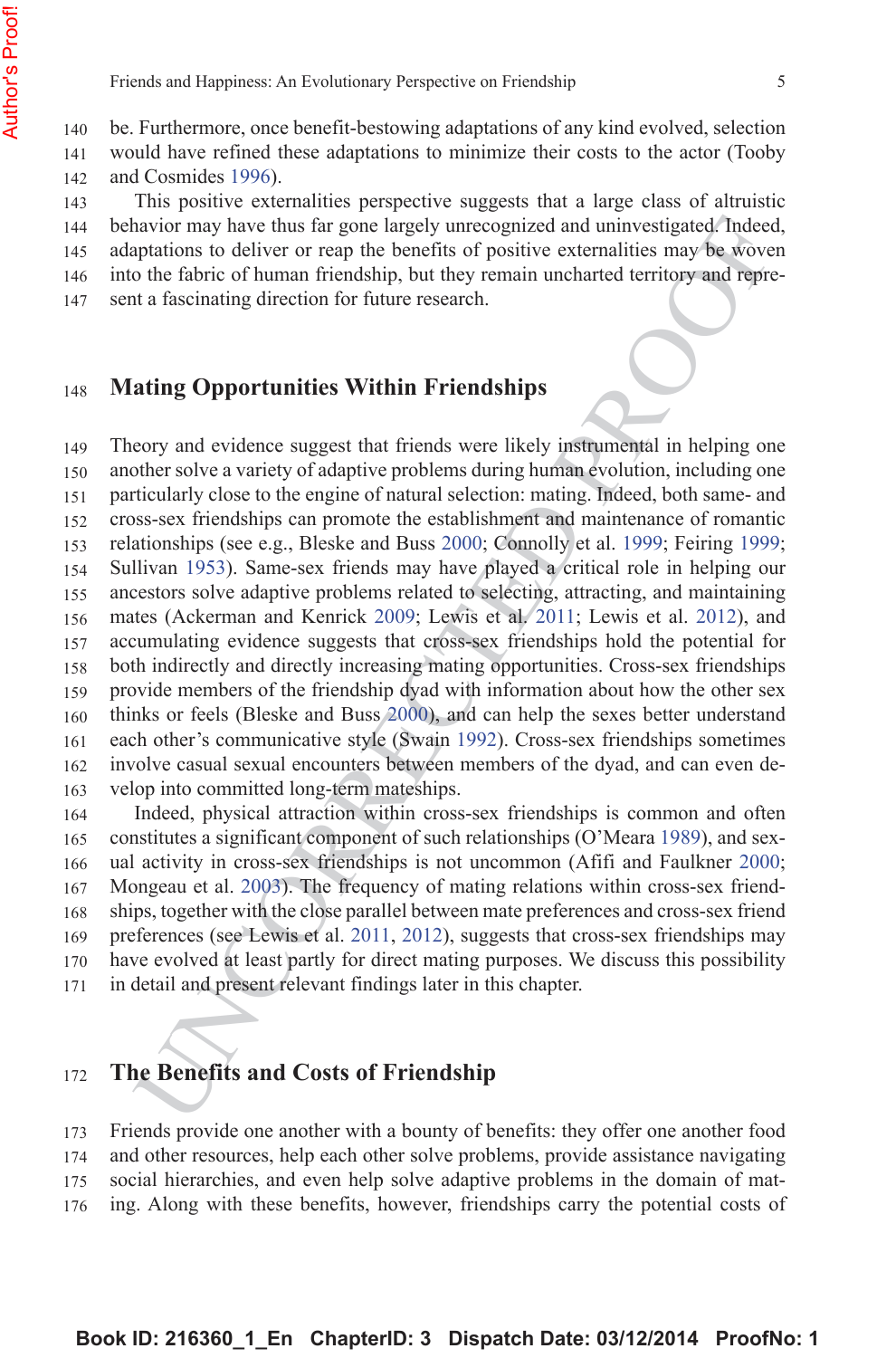competition and rivalry. Friends may inflict costs on one another by competing for access to the same valuable resources, including the same high-quality mates. Their conflicting goals may lead them to interfere with each other's strategies and obstruct each other's path to achieving their objectives, a phenomenon known as *strategic interference* (Buss 1989; Haselton et al. 2005). 177 178 179 180 181

are interference (Buss). Haselon et al. 2005).<br>An evolutionary approach to friendship emphasizes the beneficial exchange<br>that characterize such relationships, but simultaneously points to their potential to<br>tharacterize su An evolutionary approach to friendship emphasizes the beneficial exchanges that characterize such relationships, but simultaneously points to their potential to impose considerable costs on both parties. The particular profile of costs and benefits differs from friendship to friendship, but also differs markedly from cross-sex to same-sex friendships. Same-sex friendships, for instance, may be hampered by the costs of intrasexual competition for status or mates, whereas cross-sex friendships rarely face this problem. Cross-sex friendships sometimes hold latent potential for mating opportunities, whereas same-sex friendships typically lack this direct benefit. In the sections that follow, we consider the costs and benefits that characterize friendships. We discuss those that are common to same- and cross-sex friendships as well as those that are unique to each distinct friendship type. 182 183 184 185 186 187 188 189 190 191 192

## **Benefits** 193

#### *Same-Sex Friendship* 194

Evolutionary research on friendship has yielded novel insights and fascinating findings about the instrumental role friends play in helping one another solve mating-related problems (Ackerman and Kenrick 2009; Lewis et al. 2011). Same-sex friendships provide both men and women with a bounty of benefits directly or indirectly related to mating: communication of sex-related topics between close friends, discussion and analysis of suitors' intentions, the exchange of mating advice, and ultimately, the facilitation of the acquisition of mates (Ackerman and Kenrick 2009; Bleske and Buss 2000; Lefkowitz et al. 2004; Rose 1985). 195 196 197 198 199 200 201 202

The link between mating and same-sex friendships leads to a nuanced set of evolutionary predictions about friend preferences. Consider the fact that mate preferences differ between the sexes (Buss and Schmitt 1993), and the well-established principle that the mate preferences of one sex drive competition between members of the other sex (Buss 1988; Trivers 1972). On the basis of these two considerations, we would expect individuals to place a premium on same-sex friends who possess attributes that are simultaneously (a) desirable to the opposite sex, and (b) directly or indirectly *transferable* to oneself. By choosing same-sex friends who possessed characteristics that are desirable to the opposite sex, ancestral individuals could have experienced beneficial spillover effects. Moreover, if these desirable traits were also transferable to oneself, the benefits would have been further amplified. 203 204 205 206 207 208 209 210 211 212 213

Consider the following example. Because men value physical attractiveness in their long-term mates more than do women (Buss [1989](#page-16-7); Buss and Schmitt [1993](#page-16-8); Li et al. [2002](#page-19-14)), women may have secured greater fitness-related benefits by forming 214 215 216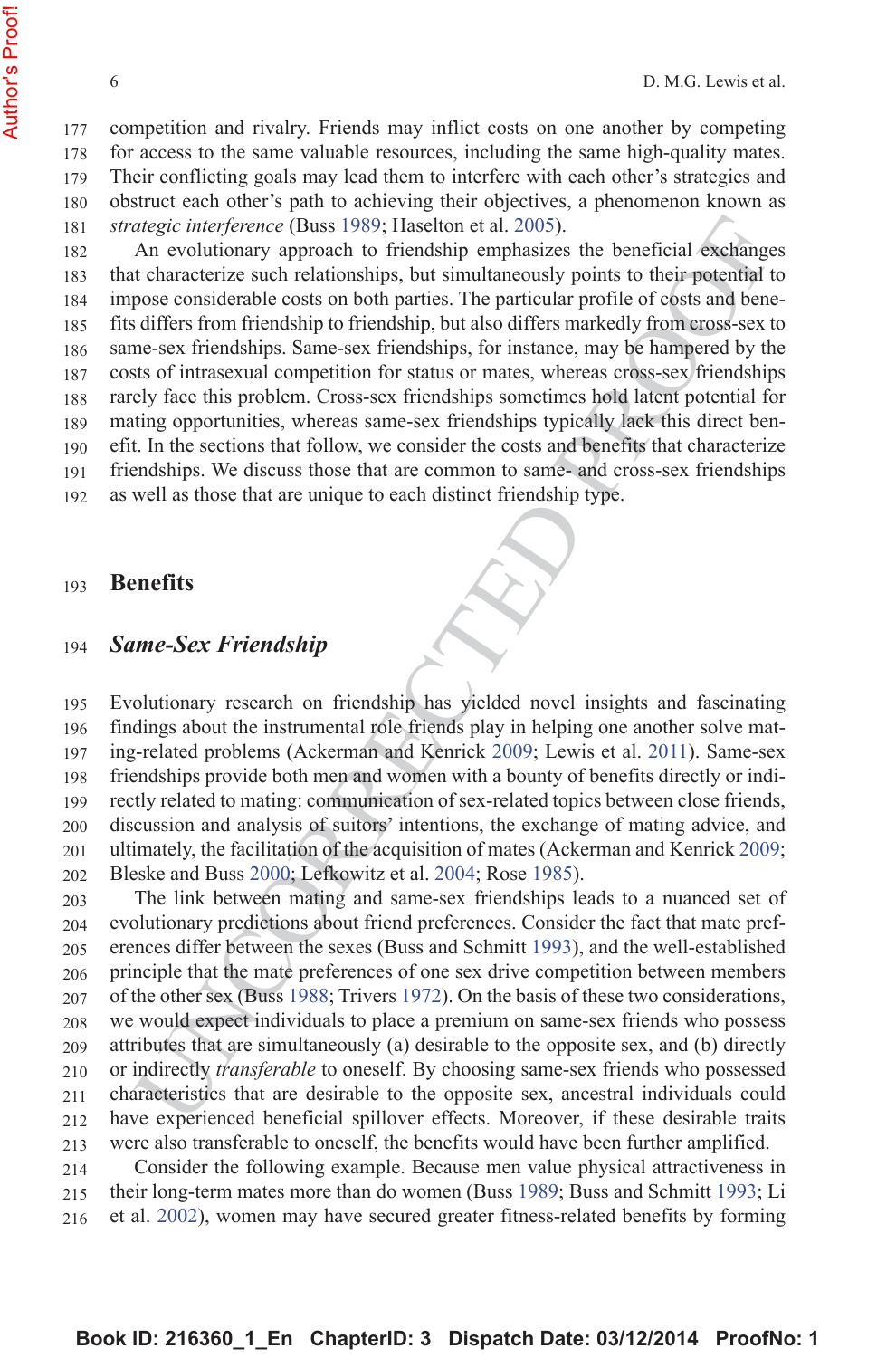- this way, less attractive women could have benefitted from the newfound proximity of eligible, high-quality males. This magnitude of this benefit would have been further amplified to the extent that physical attractiveness is a transferable resource— 217 218 219 220
- for instance, if befriending an attractive same-sex other helps an individual improve 221
- her own physical attractiveness through fitness or beauty-related advice. 222

Similarly, because women value men who command economic resources, we should expect men to have a strong preference for same-sex friends with resources (Vigil 2007). That is, an evolutionary perspective on same-sex friendship predicts that men will be inclined to befriend other men who are in control of such resources, as these friends would have been valuable in helping to enhance one's mating opportunities. Moreover, economic resources represent a highly *transferable* desirable attribute, so men may derive especially large benefits from befriending individuals who are both wealthy and generous. 223 224 225 226 227 228 229 230

instance, if befriending an attractive same-see other helps an individual fimport<br>own physical attractiveness through fimes or beauty-related advice.<br>Similarly, because women value men who command economic resources, we<br>si Lewis and colleagues (2011) found support for these predictions. This research team employed a budget allocation task in which men and women designed their ideal same-sex friends by allocating "friend dollars" to six categories of traits (e.g. Economic Resource Status, Physical Attractiveness, Personality). As predicted, men placed greater value on characteristics in same-sex friends related to status elevation and resource acquisition. Research in this area is just beginning, but these results provide preliminary support for the idea that humans value characteristics in same-sex friends that would have facilitated the solution of sex-specific adaptive problems in ancestral environments. As we might expect, this valuation appears to be amplified when the traits in question are directly or indirectly transferable to oneself. 231 232 233 234 235 236 237 238 239 240 241

# *Cross-Sex Friendship* 242

Cross-sex friendships also carry great fitness benefits, but they differ in nature from those associated with same-sex friendship. Cross-sex friends can offer benefits that same-sex friends cannot provide. For example, consider the pronounced human sexual dimorphism in muscle mass and upper body strength (Lassek and Gaulin [2008;](#page-18-9) Lassek and Gaulin 2009). This sex difference in physical strength suggests that on average, ancestral women would have derived the benefits of much more effective physical protection by befriending a physically formidable man rather than another woman. 243 244 245 246 247 248 249 250

Direct mating opportunities represent another important class of benefits uniquely afforded by cross-sex friends. Indeed, the reported benefits of cross-sex friendship (Bleske and Buss 2000) correspond closely to the attributes that men and women desire in mates (Buss and Schmitt 1993). This correspondence between mate preferences and the benefits of cross-sex friendship suggests that the psychological mechanisms that motivate cross-sex friendship may be at least partially underpinned by men's and women's evolved mating strategies. 251 252 253 254 255 256 257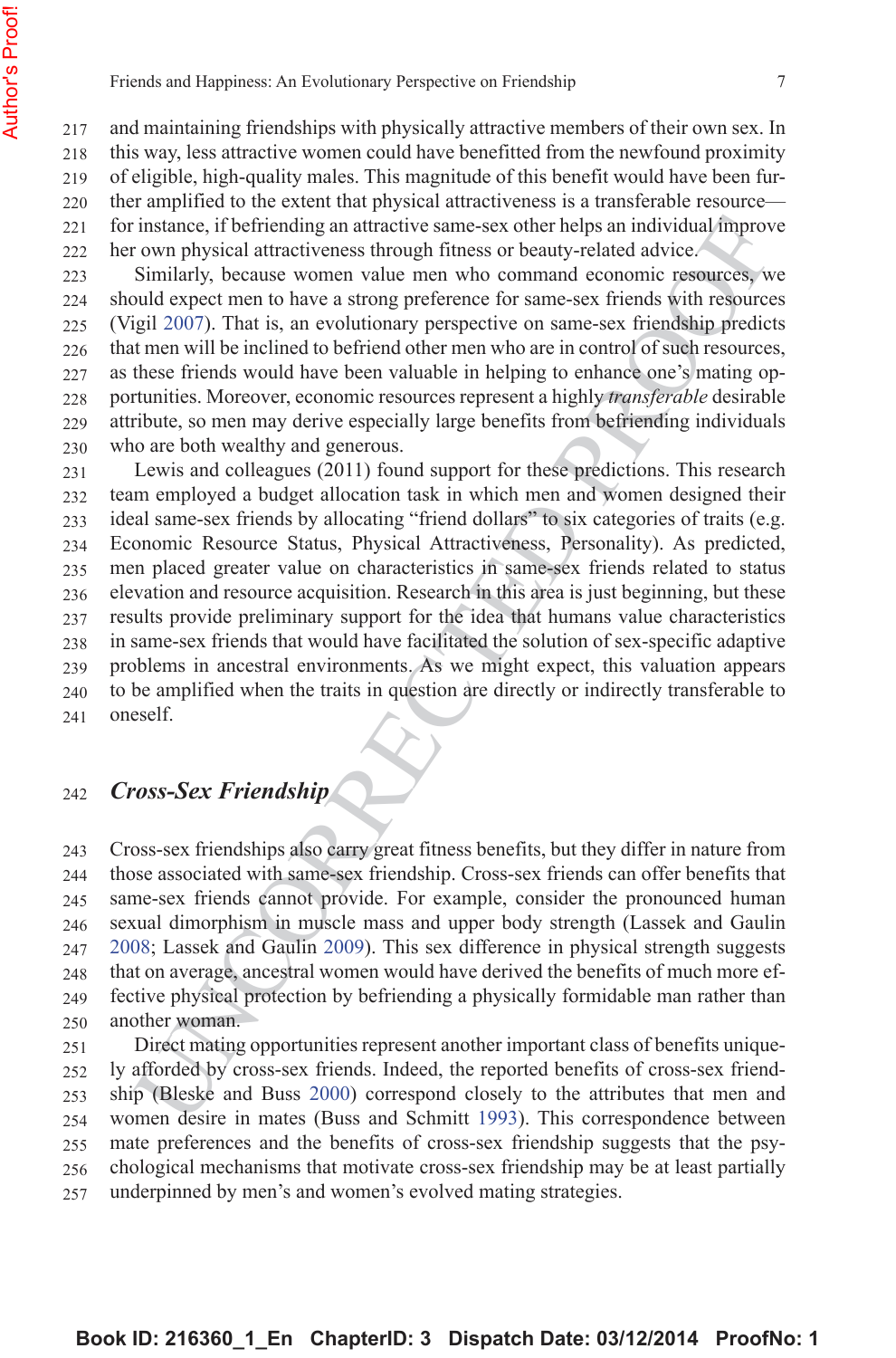267

Sexual strategies theory (Buss and Schmitt [1993](#page-16-8)) provides a principled theoretical framework for making *a priori* predictions about sex differences and similarities in men and women's mating strategies. Men and women are predicted to have similar mate preferences in those domains in which they faced the same adaptive problems, and divergent mate preferences in those domains in which they faced different adaptive problems (e.g. internal fertilization and gestation, paternity uncertainty, age-related fertility decline, etc.). For instance, both men and women place a premium on long-term mates who are kind, cooperative, and trustworthy (Buss [2003\)](#page-16-10). However, sex differences in adaptive problems have led to sex differences 258 259 260 261 262 263 264 265 266

resource acquisition potential and physical attractiveness (Buss and Schmitt 1993). Cross-sex friend preferences follow strikingly similar sex-differentiated patterns. For example, men show a stronger preference than women for physically attractive cross-sex friends, whereas women exhibit a stronger desire for cross-sex friends who are successful at acquiring economic resources and are able to provide protection through physical strength and athleticism (Lewis et al. 2011). This striking overlap between cross-sex friend preferences and mate preferences hints at the tantalizing possibility that the initiation and maintenance of cross-sex friendships may involve the activation of mating mechanisms. 268 269 270 271 272 273 274 275 276

in mate preferences: men and women differentially prioritize characteristics such as

If mating psychology plays a part in cross-sex friendship, then we should be able to detect the signature of mating activation in cross-sex friend preferences. Specific predictions follow from this *mating activation hypothesis* in cross-sex friendships (Lewis et al. 2012). The mating activation hypothesis predicts that individual differences that influence the costs and benefits of directing mating effort toward crosssex friends should predict cross-sex friend preferences (Lewis et al. 2012). 277 278 279 280 281 282

blems, and divergent mate perferences in those dominas in which they faced different<br>perferant and perferant perferences in these dominas in which they faced differently, age-related fertility decline, etc.). For instance, One such individual difference variable is sociosexual orientation. Sociosexual orientation describes an individual's attitudinal, cognitive, and behavioral inclination toward uncommitted sex (Penke and Asendorpf 2008; Simpson and Gangestad [1991\)](#page-19-16). Reasoning that individuals with an "unrestricted" sociosexual orientation a greater proclivity for engaging in uncommitted sexual relations—would derive greater net benefits from pursuing a mating strategy with cross-sex friends, Lewis and colleagues (2012) predicted that the degree of similarity between cross-sex friend preferences and mate preferences would be directly linked to individuals' sociosexual orientation. This prediction was confirmed for both sexes. Among both men and women, an unrestricted sociosexual orientation predicted the prioritization of cross-sex friends' physical attractiveness, and among women only, an unrestricted sociosexual orientation predicted the prioritization of physical prowess in their male friends (Lewis et al. 2012). This striking parallel with mate preferences suggests that unrestricted individuals prefer cross-sex friends who possess precisely those characteristics desired in mates. These findings contribute to the growing body of friendship literature by indicating that cross-sex friendship formation may be partly underlain by the activation of mating psychology. Moreover, cross-sex friend preferences may partly depend on individual difference variables that influence the costs and benefits of engaging in mating behavior with cross-sex friends. 283 284 285 286 287 288 289 290 291 292 293 294 295 296 297 298 299 300 301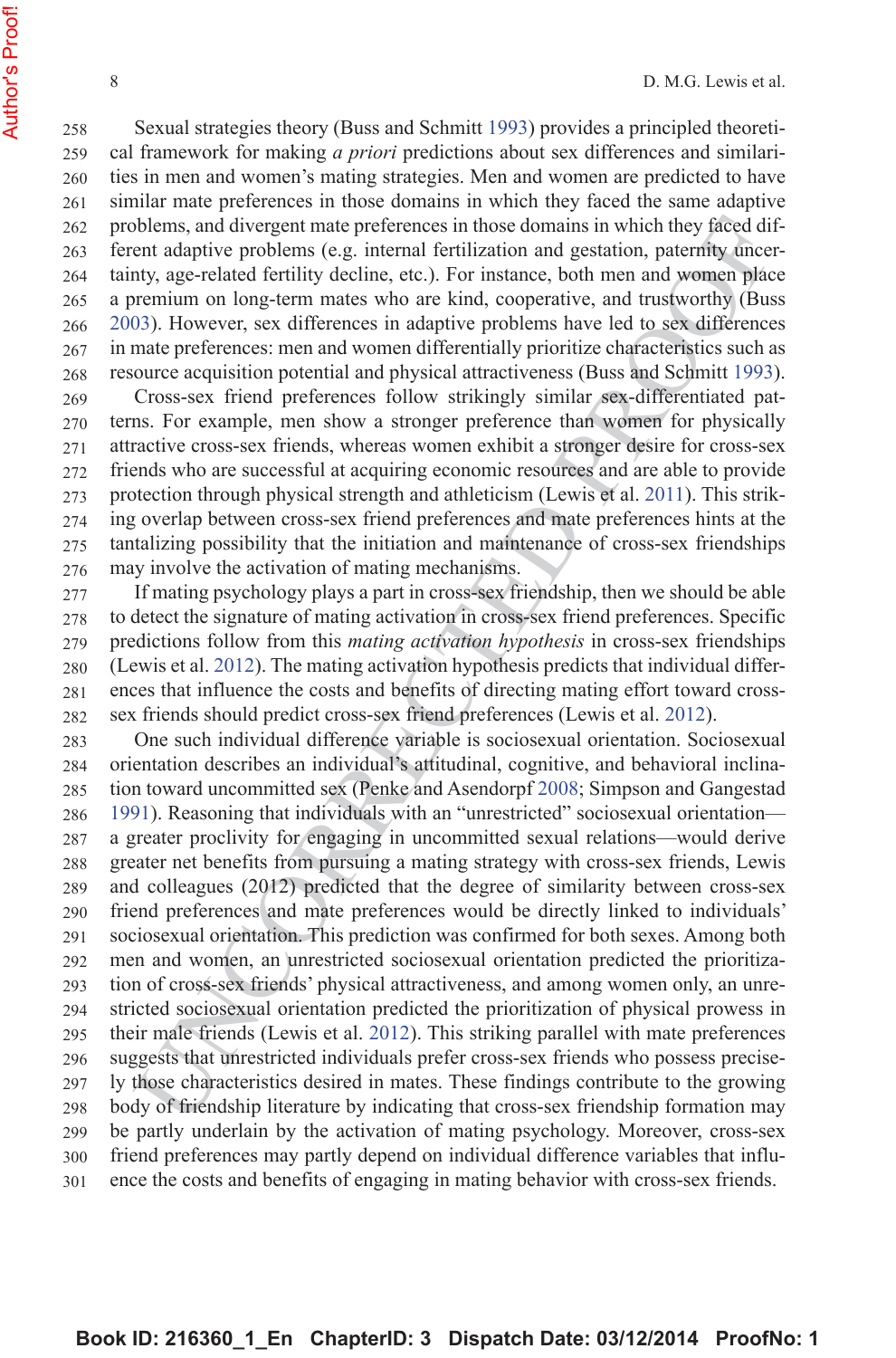Research suggests that many of the benefits of cross-sex friendships are enduring across the lifespan. This is true, for example, of companionship, emotional or financial support, advice, understanding the perspectives of the opposite sex, and fun and laughter (Bleske-Rechek et al. [2012\)](#page-16-11). However, future research is needed to understand how cross-sex friendships change as individuals age, and how the benefits of cross-sex friendship differ across life stages, including with reproductive maturity and marital or mated status. Little is known specifically about the crosssex friendships of middle-aged adults, for example (Monsour 2002), but preliminary investigations in this area suggest that the benefits of cross-sex friendships do shift across the lifespan. For example, older adults are more likely to cite enhanced confidence and improved self-esteem as important benefits of cross-sex friendships (Bleske-Rechek et al. 2012). **AQ2** 302 303 304 305 306 307 308 310 311 312 313

#### **Costs** 314

#### *Same-Sex Friendship* 315

understand have cross-sex friendships change as individuals age, and folow the<br>nefits of cross-sex friendship differ across life stages, including with reproductive<br>turity and marital or mated status. Little is known speci Same-sex friends help each other navigate the exigencies of life. However, both men and women perceive same-sex friendship as carrying the potential for costly intrasexual rivalry (Bleske and Buss 2001). Despite the various benefits that samesex friends receive from each other (e.g. companionship, status enhancement, access to a larger pool of mates; Bleske and Buss 2000; Lewis et al. 2011; Rose [1985\)](#page-19-13), same-sex friends also experience competition with one another in the pursuit of high-quality mates (Bleske and Buss 2000; Bleske and Shackelford 2001; Buss [2003\)](#page-16-10). Intrasexual competition and rivalry in same-sex friendships may even be influential enough to elicit feelings of betrayal (Shackelford and Buss 1996) and result in the dissolution of friendships (Bleske and Shackelford 2001). 316 317 318 319 320 321 322 323 324 325

# *Cross-Sex Friendship* 326

Cross-sex friendships can impose tremendous costs as well. Cross-sex friendships can suffer from unwanted sexual attraction (DeSouza et al. 1992), and unwanted sexual overtures can result in tension, awkwardness, and harassment (Browne [2006\)](#page-16-13). Some people feel that their cross-sex friends misinterpret their friendliness as romantic or sexual interest (Elsesser and Peplau 2006), and while cross-sex friendships are linked to mating-related benefits for some individuals, sexual attraction is seen as a challenge between close cross-sex friends (Halatsis and Christakis [2009\)](#page-17-11). Importantly, sexual attraction is more often nominated as a cost than as a benefit of cross-sex friendships (Bleske-Rechek et al. [2012\)](#page-16-11). 327 328 329 330 331 332 333 334 335

These costs are especially problematic for women in cross-sex friendships. Because men have a strong desire to gain sexual access to women, derive greater 336 337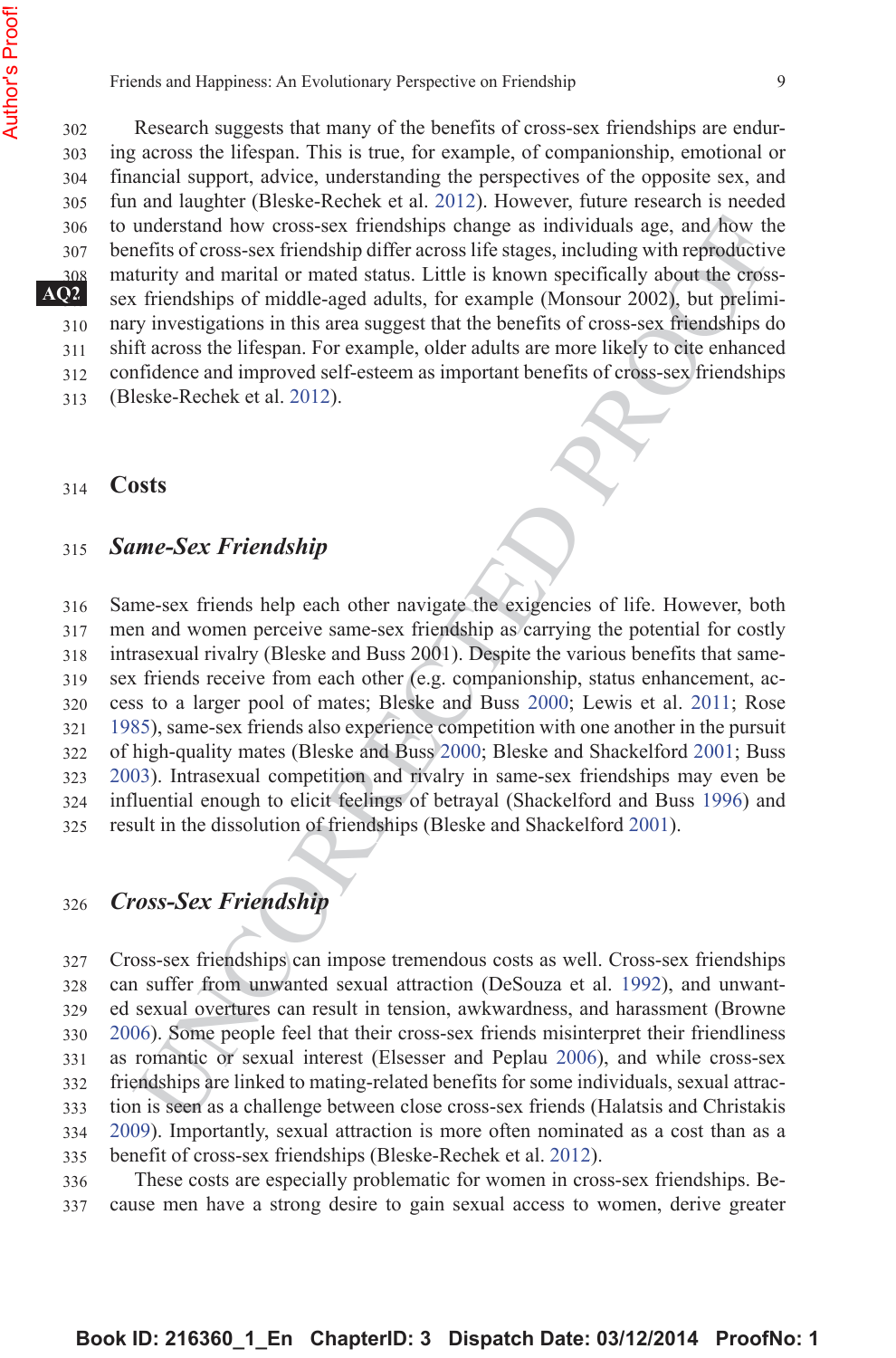fitness benefits from casual sexual liaisons (Buss [1994](#page-16-14)), and perceive sexual access to be a greater benefit of cross-sex friendship than do women (Bleske and Buss [2000\)](#page-16-5), men may initiate unwanted sexual advances toward their cross-sex friends. Men experience greater physical attraction toward their cross-sex friends than do women (Kaplan and Keys 1997; Bleske-Rechek et al. 2012), are more likely than women to endorse the statement "there was a time when I wanted to be more than just friends with [my closest cross-sex friend]", and are more likely to initiate a cross-sex friendship with the hope of it developing into a romance (Kaplan and Keys 1997). Men's mating cognition is also influenced by a bias to interpret friendly female greetings as sexual interest, and to infer sexual intent where there is none (the *male sexual overperception bias*, Haselton and Buss 2000; Haselton and Nettle 338 339 340 341 342 343 344 345 346 347 348

[2006;](#page-17-13) Abbey 1982; Abbey and Melby 1986). Research suggests that this male cognitive bias extends into men's cross-sex friendships (Bleske-Rechek et al. 2012). 349 350

men (Kaplan and Keys) 1997; Bleske-Rebek et al. 2012), are more likely that for the more. [T](#page-20-2)he more in the proper than the statement "there was a time when I wanted to be more likely to miling the fired with finy closest c From an evolutionary perspective, it can be very costly for a woman to remain in a cross-sex friendship in which she is the target of unwanted sexual advances. Women who find themselves in such situations may suffer severe emotional, energetic, and reproductive costs. Moreover, a close friendship with a sexually interested male can jeopardize a woman's chances of finding a mate who is assured of her fidelity and willing to invest in and commit to her (Buss 1994). For women who are already mated, close cross-sex friendships may inspire suspicion and jealousy from one's mate. This can have a detrimental impact both on the relationship and on the woman's safety, as men's sexual jealousy in particular is a powerful predictor of such costly outcomes as spousal abuse, intimate partner violence, and uxoricide (Buss 2005; Daly et al. 1982; Wilson and Daly 1992, 1996, 1998). 351 352 353 354 355 356 357 358 359 360 361

Women certainly suffer the brunt of the sexual costs of cross-sex friendships, but men also report incurring costs in this domain. Men are more likely than women to report that their cross-sex friends have led them on sexually (Bleske-Rechek and Buss 2001)—an outcome that may be attributable to the frequent asymmetry in sexual interest between men and women coupled with the male sexual overperception bias. Men and women alike also perceive attraction in cross-sex friendships as burdensome, and as a potential threat to their long-term mateships (Bleske-Rechek et al. 2012). 362 363 364 365 366 367 368 369

Some of the costs of cross-sex friendship are constant across the lifespan, whereas others differ across life stages, partly as a function of changes in age and marital status. Many of the cost categories nominated by individuals in cross-sex friendships are shared across age categories. These include sexual attraction and interactions that are deemed to be stressful or emotionally draining (Bleske-Rechek et al. [2012\)](#page-16-11). Before reaching sexual maturity, however, females perceive their cross-sex friendships to be less significant (Lempers and Clark-Lempers 1993). The spike in the importance of cross-sex friendships after reproductive maturity may heighten both the costs and the benefits of such relationships for women. 370 371 372 373 374 375 376 377 378

At later life stages, the costs of cross-sex friendships such as "takes time away from my family life" and "my romantic partner gets jealous of our friendship" are nominated at higher frequencies (Bleske-Rechek et al. [2012](#page-16-11)). Married individuals also have less contact with and confide less in their cross-sex friends, and the 379 380 381 382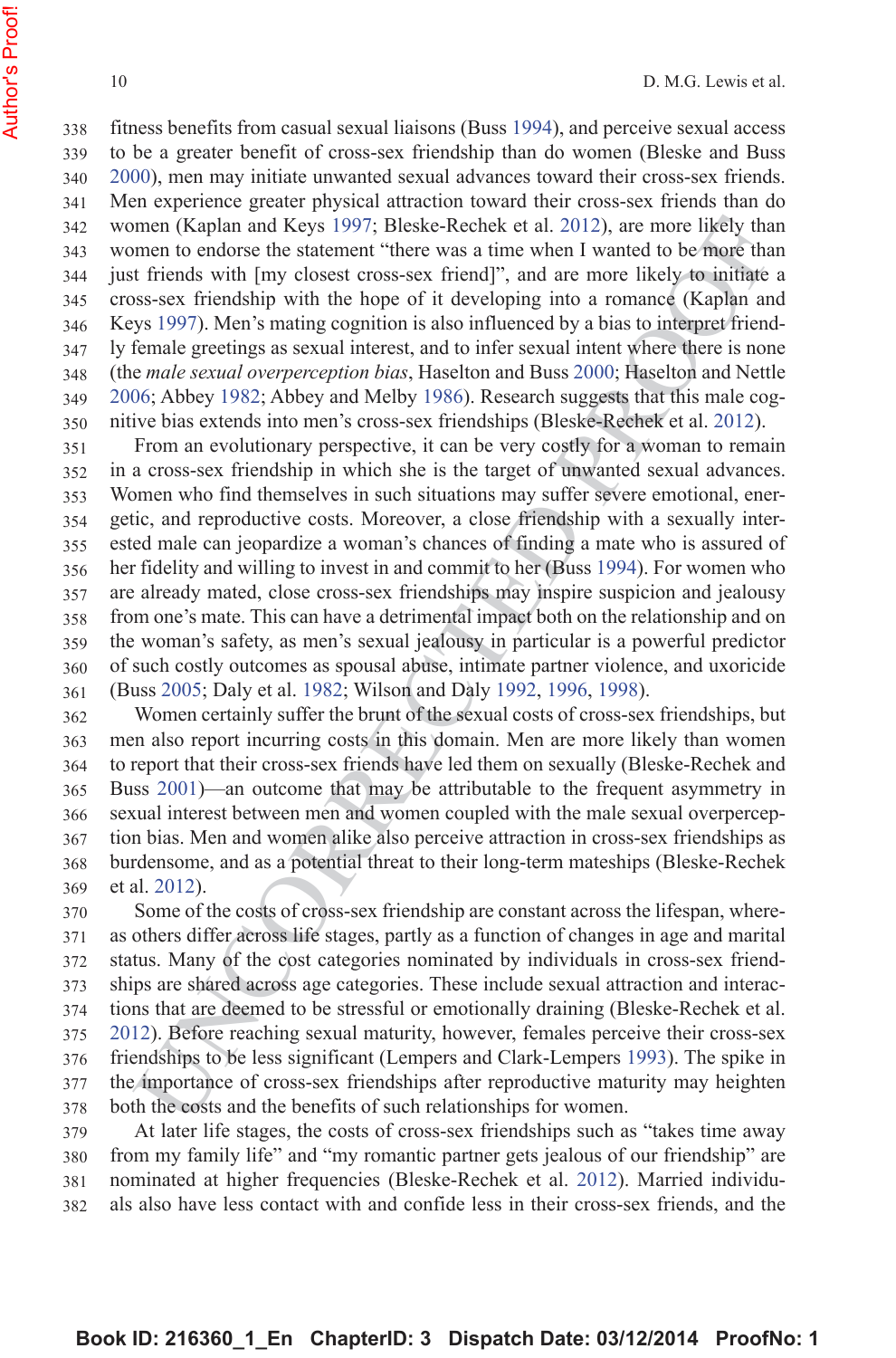Friends and Happiness: An Evolutionary Perspective on Friendship 11

number of cross-sex friends that women maintain decreases with age (Booth and Hess [1974](#page-16-17)). An evolutionary perspective suggests that cross-sex friendship likely poses different adaptive challenges as a function of an individual's life history phase, and that human friendship psychology may be attuned to the changing nature of cross-sex friendship over the lifespan. This context-driven and lifespan-dependent nature of the costs of cross-sex friendship remains a relatively uninvestigated 383 384 385 386 387 388

area of scholarship, and an exciting avenue for future research. 389

#### **Friendships and Maximizing Happiness** 390

Friendship quality is predictive of happiness across age groups and cultures (Brannan et al. 2013; Chan and Lee 2006; Demir et al. 2013; Holder and Coleman 2009; Hussong 2000). However, because the members of a friendship dyad frequently have conflicting goals, such relationships often result in the intentional or unintentional obstruction of one another's goals. This strategic interference (Buss 1989) underscores the potential for intrasexual and intersexual competition in human friendship, and highlights the unfortunate fact that friendships can often lead to negative experiences such as conflict (Hartup et al. 1988; Laursen 1995), rivalry (Burndt 2002), and even betrayal (Shackelford and Buss 1996). 391 392 393 394 395 396 397 398 399

We think that an evolutionary perspective can shed unique light on how humans may be able to reap the benefits of friendships while simultaneously minimizing the costs such relationships impose. Future research would profit from an investigation of the specific costs and benefits of friendship that affect overall happiness, but at present it seems safe to infer that the costs inherent in friendships have a negative impact on the relationship and resultant happiness levels. In this section, we share evolutionarily inspired ideas for enhancing friendships and maximizing their happiness yield. 400 401 402 403 404 405 406 407

cross-sex friendship over the lifespan. This context-driven and lifespar-dependent<br>at nature of the costs of cross-sex friendship remains a relatively uninvestigate<br>a of scholarship, and an exciting avenue for future resea Close meaningful friendships are often hampered by the costs that such dyadic relationships can impose. But what if these costs were absent? Might it be possible, for example, for an individual's friendships to be free of intrasexual rivalry and sexual deception? Research suggests that friendships that cross sexual orientation may be unique in this regard (Grigoriou 2004; Hopcke and Rafaty 1999). Specifically, friendships between heterosexual women and homosexual men may enable the beneficial exchange of mating-related benefits without the potential for the typical costs that plague heterosexual same- and cross-sex friendships (Russell et al. 2013). This friendship type is distinct from other friendships, because heterosexual women and homosexual men are neither rivals in the mating domain nor potential romantic partners. In the absence of intrasexual mating rivalry and concealed mating motivations, these friendships are often marked by a level of trust and support not found in other types of friendship (Grigoriou [2004;](#page-17-16) Hopcke and Rafaty [1999;](#page-18-16) Malone [1980\)](#page-19-18). It is heartening to find that friendships free of these costs are associated with such positive relationship outcomes. In this light, we suggest strategies that individuals can follow in order to increase the benefits and happiness they can 408 409 410 411 412 413 414 415 416 417 418 419 420 421 422 423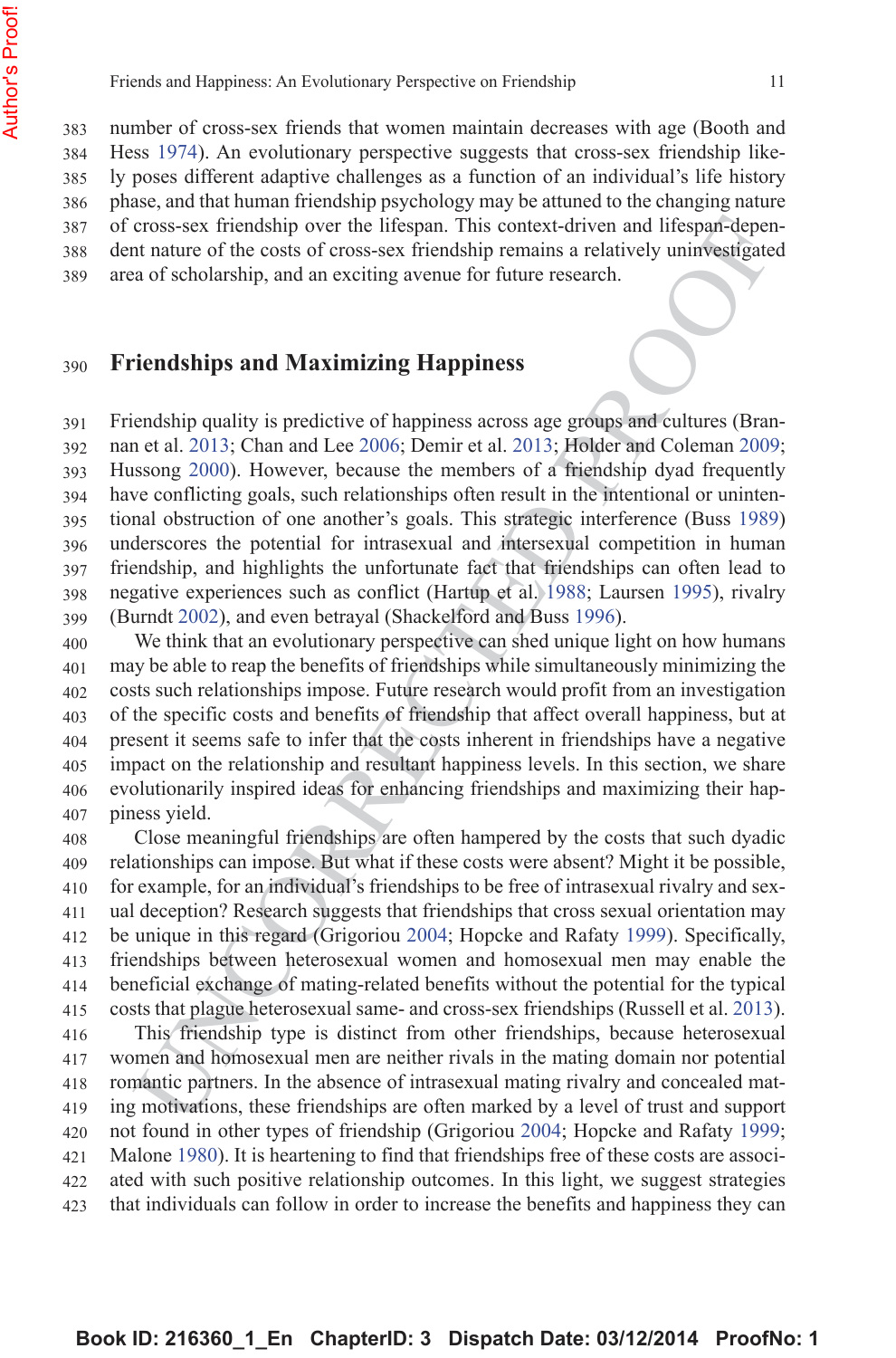# **The Banker's Paradox and Becoming Irreplaceable** 426

**he Banker's Paradox and Becoming Irreplaceable**<br>
at as banks prefer to lend money to people with minimal credit risk, and are leasely to provide loans to those who are most in need, we might expect humane (be (paradoxica Just as banks prefer to lend money to people with minimal credit risk, and are least likely to provide loans to those who are most in need, we might expect humans to be (paradoxically) least likely to invest in individuals in their hour of greatest need—when they are sick, have poor prospects, or otherwise appear unlikely to be able to return the favor in the future. The *banker's paradox* describes this social dilemma: it is profitable to invest in others who are in good condition and are able to return benefits, and to discount the needs of those who are in poor condition and least likely to be able to repay the actor in the future. This unfortunate payoff matrix would have led our ancestors to avoid precisely those who required the most help. The consequence of this logic is that the ruthless currency of selection would have favored psychological mechanisms that led individuals to desert each other during times of dire need. In short, the banker's paradox predicts that people may be least likely to befriend or help those who are poor credit risks—those that show the greatest signs of urgent need (Tooby and Cosmides 1996). 427 428 429 430 431 432 433 434 435 436 437 438 439 440

One key solution to this problem may be for individuals to strive to become *irreplaceable* and indispensable to their friends (Tooby and Cosmides 1996). Tooby and Cosmides (1996) illustrate several strategies by which an individual might become irreplaceable. For example, one can promote a reputation that highlights one's unique or exceptional attributes, cultivate specialized skills possessed by no one else within one's social group, demonstrate one's unwavering loyalty, or avoid social groups in which one's unique attributes are not valued. Cultivating a unique set of skills or benefits that nobody else in one's in-group possesses may be critical to the solution of the banker's paradox, as it dramatically lowers the likelihood of desertion in times of vulnerability and despair (Tooby and Cosmides 1996). 441 442 443 444 445 446 447 448 449 450

# **Developing Close Friendships** 451

An effective strategy for maximizing happiness in friendships may be to invest in deep, close friendships. Individuals who succeed in establishing a deep bond with a friend may be much more likely to receive critical aid during times of need. Tooby and Cosmides (1996) argue this position cogently, distinguishing between true friends and fair-weather friends. The adaptive problem of distinguishing your true friends from your fair-weather friends is not an easy one, as fair-weather friends appear deceptively similar to true friends when circumstances are favorable and conditions are auspicious. Unfavorable circumstances in which one friend is in need of help that would be costly for the other friend to deliver provide the litmus test for 452 453 454 455 456 457 458 459 460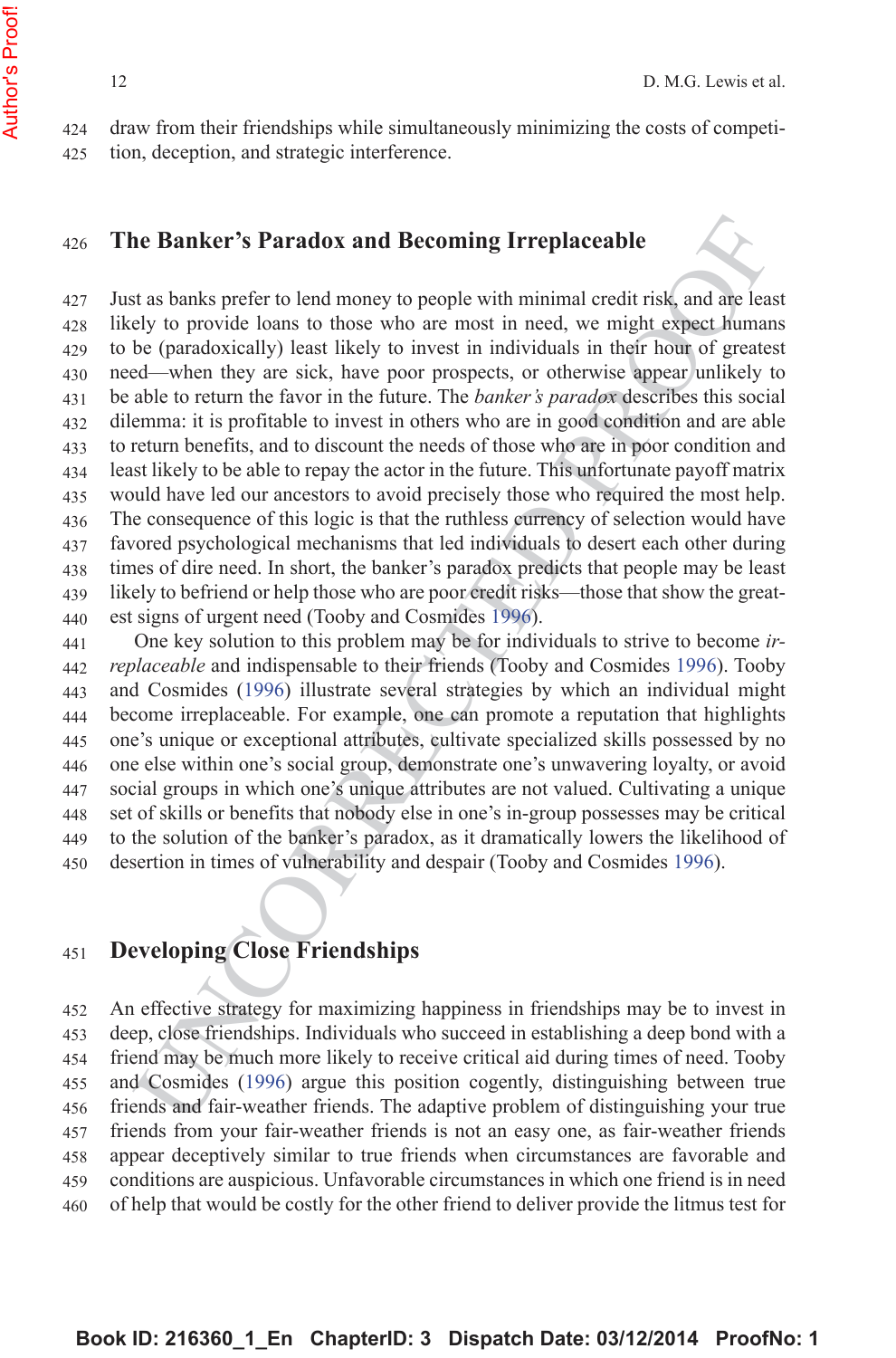friendships. Because these harsh times would have been critical for ancestral humans' survival and reproduction, we should expect selection to have fashioned psychological mechanisms that are acutely sensitive to the behavior that one's friends exhibit under such circumstances. 461 462 463 464

Distinguishing between fair-weather friends and true friends as a critical issue comparities.<br>This received very little attention in the literature, and represents an exciting divin for future friendship research. In line Distinguishing between fair-weather friends and true friends is a critical issue that has received very little attention in the literature, and represents an exciting direction for future friendship research. In line with Tooby and Cosmides (1996), we suggest that cultivating true friendships, those characterized by deep engagement, is of paramount importance in deriving deep satisfaction from social relationships. Individuals who emphasize these close friendships can put themselves in a position to reap the security, support, and happiness that these kinds of friendships are uniquely positioned to deliver. In our view, individuals who wish to maximize the benefits and happiness they can harvest from their friendships should allocate time and effort to developing close, deep friendships over superficial friend networks, and should invest seriously in establishing bonds of loyalty and trust. 465 466 467 468 469 470 471 472 473 474 475

## **Managing Intrasexual Rivalry** 476

Managing intrasexual rivalry is likely a critical path to minimizing the costs of same-sex friendships. Humans display a rich array of strategies designed to compete with same-sex others for desirable mates, resources, and positions in the status hierarchy. These tactics include competitor derogation and manipulation (Buss and Dedden 1990; Fisher and Cox 2010), exaggerated self-enhancement, and spreading rumors about intrasexual rivals (Buss and Dedden 1990). Unfortunately, these same strategies sometimes manifest themselves within same-sex friendships. 477 478 479 480 481 482 483

Individuals in same-sex friendships stand to benefit greatly by communicating and promoting positive reciprocity in order to prevent unnecessary competition and rivalry (Axelrod 1984). Such reciprocity facilitates cooperative strategies and inhibits the activation of competitive or exploitative strategies, partly because it results in positive feedback loops of cooperation and lowers the payoff of exploitative strategies (Axelrod 1984). If competitive strategies are successfully inhibited, goal obstruction and strategic interference are kept to a minimum, and the resultant stress and negative emotions are consequently minimized as well. 484 485 486 487 488 489 490 491

Cooperative exchange in friendships can be further facilitated if each party insists on no more than equity (Axelrod 1984). Because greed, trying to extract more than one's fair share of benefits, is a downfall in many relationships, setting equity as a goal may help prevent the negative emotions that arise in response to one partner taking more than his fair share of the pair's pooled resources. This type of strategy may be helpful in minimizing conflict and feelings of betrayal or injustice. In this way, employing the principles of fairness and reciprocity that have been integral to the evolution of human cooperativeness will likely prove to be instrumental 492 493 494 495 496 497 498 499

in minimizing conflict and strife and promoting harmony in friendships. 500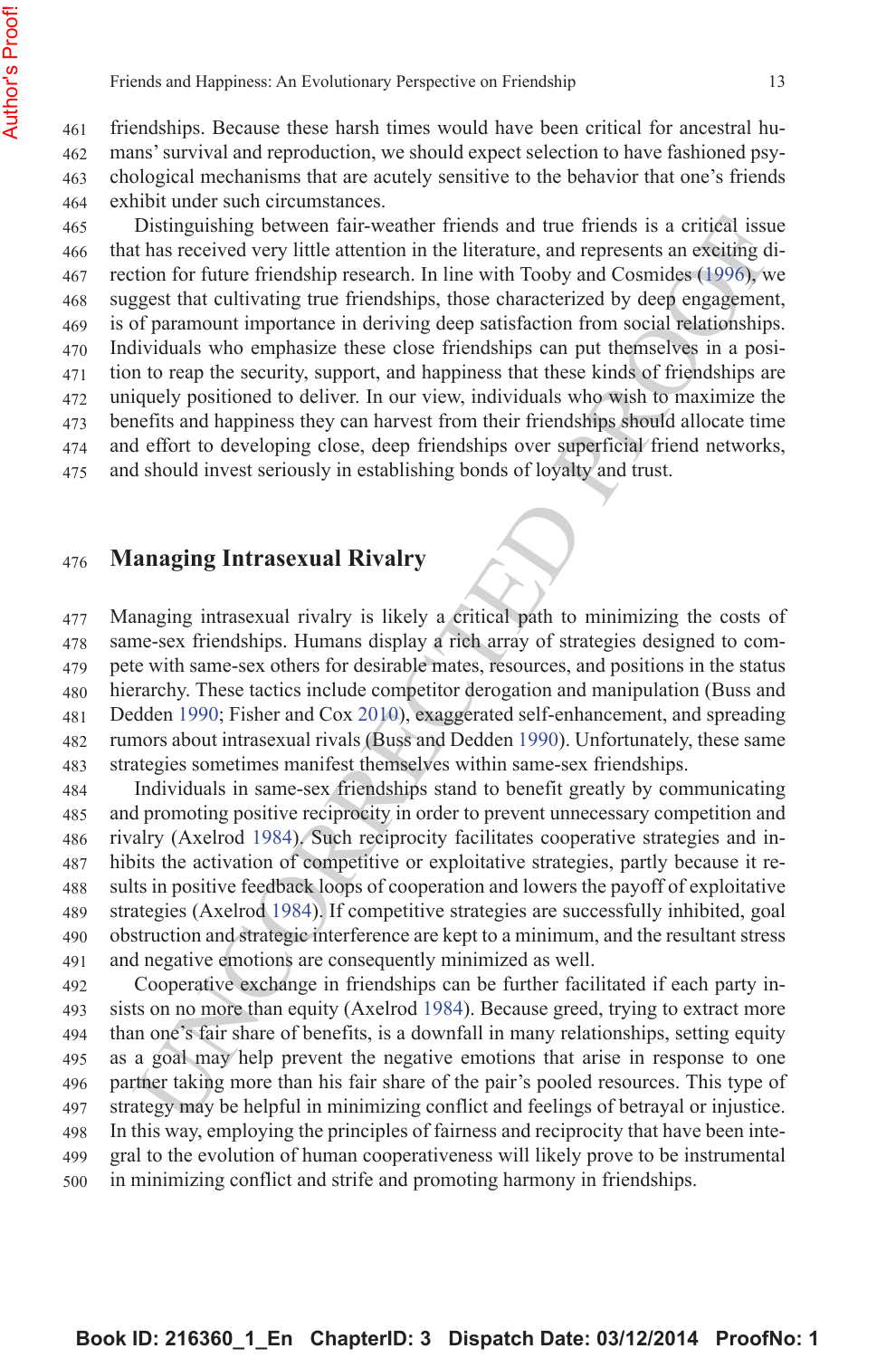## **Minimizing Envy** 501

Extended for envy and dimension and the mean case that the same of the positive product is perceptial for envy by developing friendships with others who are similar inclusive, and similar incelus, interpretision product th Minimizing envy may be key for enjoying greater happiness in friendships, as envy is inversely related to happiness (Belk [1984\)](#page-15-9). Same-sex friends can vastly reduce the potential for envy by developing friendships with others who are similar in values, interests, personality, and, importantly, mate value. A growing body of research suggests that women who develop friendships with more attractive same-sex friends experience greater envy and feel the need to derogate their attractive friends (Bleske-Rechek and Lighthall 2010; Fisher and Cox 2009). Although women may be able to gain otherwise unattainable access to men of higher mate value by consorting with more attractive same-sex friends, they may also be undermining their chances for a close, deep friendship if envy is inextricably intertwined with such benefits. Developing same-sex friendships with individuals of similar mate value, on the other hand, may diminish this envy and result in greater emotional closeness between friends as well as increased happiness. 502 503 504 505 506 507 508 509 510 511 512 513 514

The optimal balance in such tradeoffs will depend on the characteristics of the individual and of the context. Awareness of these issues, however, is sure to be an important building block for mindfully managing these costs. It may also serve indi-515 516 517

viduals well to identify the benefits that they can offer to their same-sex friends and 518

that their friends can offer them, and then to develop courses of action for delivering 519

and attaining these benefits without inducing envy (Hill and Buss 2008). 520

## **Allowing for Communication** 521

Fostering open communication is another key strategy for reducing strife and maximizing happiness in friendships. This strategy may be especially useful in crosssex friendships, in which the different parties often have different intentions and expectations. 522 523 524 525

Although some cross-sex friendships are characterized by mutual sexual attraction, men and women differ in their motivations for forming cross-sex friendships (Bisson and Levine 2009; Bell 1981; Lehmiller et al. 2011). Men are typically more strongly motivated by sexual desire in their formation of these relationships, and perceive having sex with their female friends as a benefit of cross-sex friendships (Bleske and Buss 2000). Women, on the other hand, are more strongly motivated by the desire for an emotional connection in their friends with benefits relationships (Lehmiller et al. 2011). This suggests that men and women likely evaluate the benefits of friends with benefits relationships differently. The common asymmetry in sexual desire, together with men and women's conflicting priorities in such relationships, hold great potential for disappointment and discord. It is perhaps not surprising, then, that some friends who develop a sexual relationship report positive effects on their friendship quality, whereas others report considerable relational damage as a result of their sexual liaison (Afifi and Faulkner [2000\)](#page-15-6). 526 527 528 529 530 531 532 533 534 535 536 537 538 539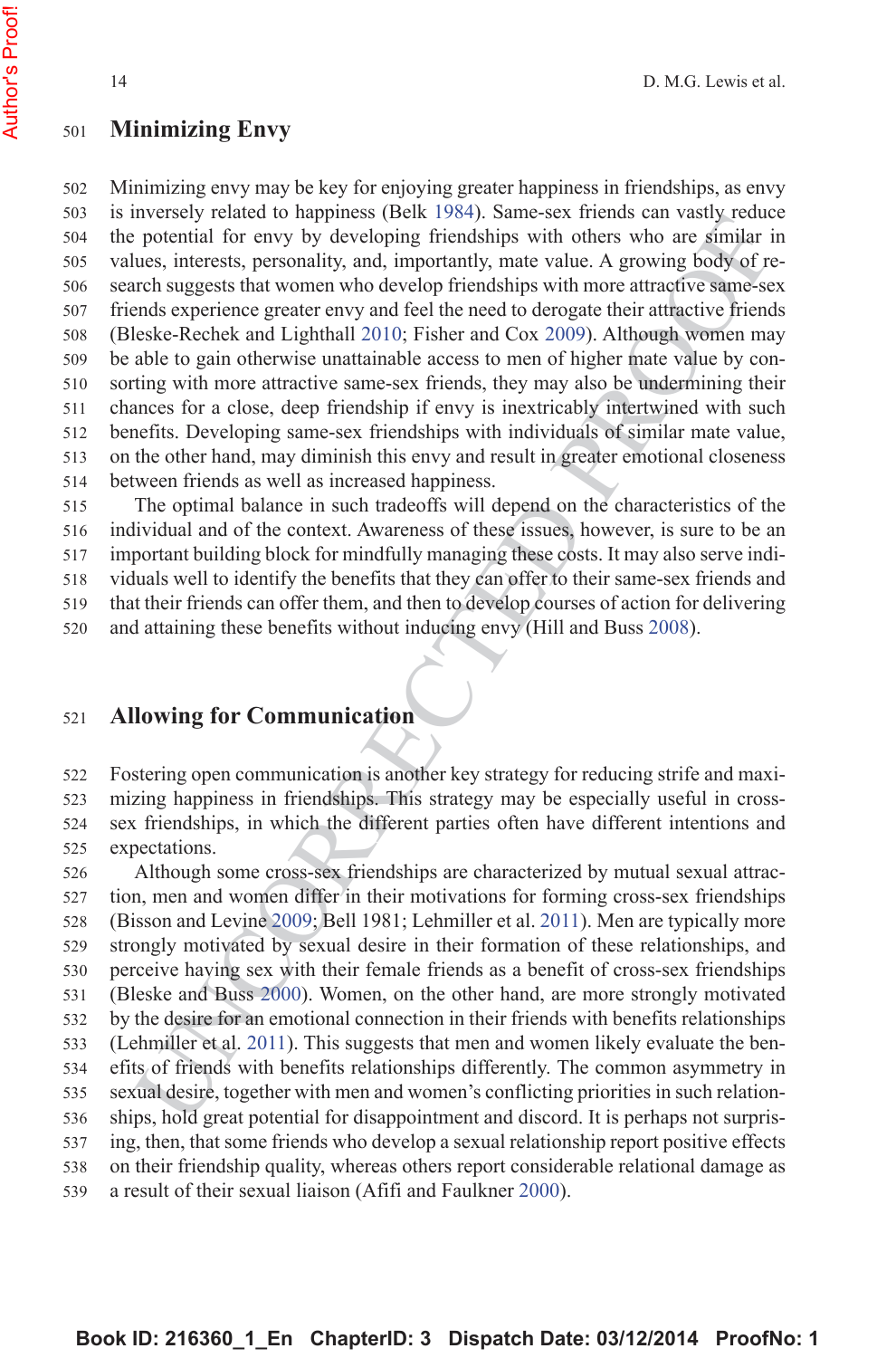ulkner (2000) suggest that inivividuals who engage in friends whith benefits relationshines shown the most particular whom the particular shown that inividual shown the meaning of sexual activity within their relationship. Investigating these sex-differentiated mating motivations will be important for enhancing our understanding of how friends with benefits relationships can improve relational quality (Afifi and Faulkner [2000\)](#page-15-6) and contribute to each party's happiness, as well as the unique obstacles and risks such relationships can pose. Afifi and Faulkner (2000) suggest that individuals who engage in friends with benefits relationships should emphasize an open flow of communication in which both parties discuss the meaning of sexual activity within their relationship. Doing so will likely reduce friction and make the experience more pleasurable, increasing happiness and satisfaction within the dyad (Cooper and Stoltenberg 1987). If friends do not take an active role in resolving discrepant desires and expectations through open communication, the friendship may suffer from dishonesty, inaccurate inference of the other sex's intentions, and even deception designed to fulfill one's own desires (Haselton et al. 2005). On the other hand, by promoting an open flow of communication about each individual's hopes and expectations for the friendship, cross-sex friends can reduce a major source of conflict in their relationships and enjoy the benefits of a close friendship without the adverse impact of uncertainty, strategic interference, 540 541 542 543 544 545 546 547 548 549 550 551 552 553 554 555

and outright deception. 556

## **Conclusions** 557

An evolutionary perspective provides a functional approach to the science of friendship and our understanding of its link to happiness. This perspective draws attention to the unique profiles of costs and benefits that characterize each type of friendship, and serves as a useful heuristic for investigating areas as diverse as friendship initiation, conflict and discord, relationship dissolution, the predictors of individual differences in friendships, and the activation of mating mechanisms in cross-sex friendships. Evolutionary research on friendship is still in its nascent stages, but the available literature already offers valuable insight into the costs and benefits of friendship, the functions of each friendship type, and individual differences within these friendships. 558 559 560 561 562 563 564 565 566 567

In light of the various fitness-benefits and challenges that characterize different types of friendship, an evolutionary perspective may be instructive in suggesting ways for individuals to reduce discord and enhance the happiness yield of their friendships. For example, because of the pervasive problems associated with competing for the same mates, same-sex friendships between heterosexual women or heterosexual men may be maligned by deception and distrust. Awareness of these costs is the first step in mitigating them and moving toward a happier friendship. However, individuals in those fortunate cross-sex friendships that are not burdened by unrequited sexual interest (such as friendships between heterosexual women and gay men; Russell et al. [2013\)](#page-19-17) report feeling particularly fulfilled (Hopcke and Rafaty [1999\)](#page-18-16). A particularly fruitful direction for future research may be to explore how people can mitigate or even completely eschew the costs of friendship (e.g., 568 569 570 571 572 573 574 575 576 577 578 579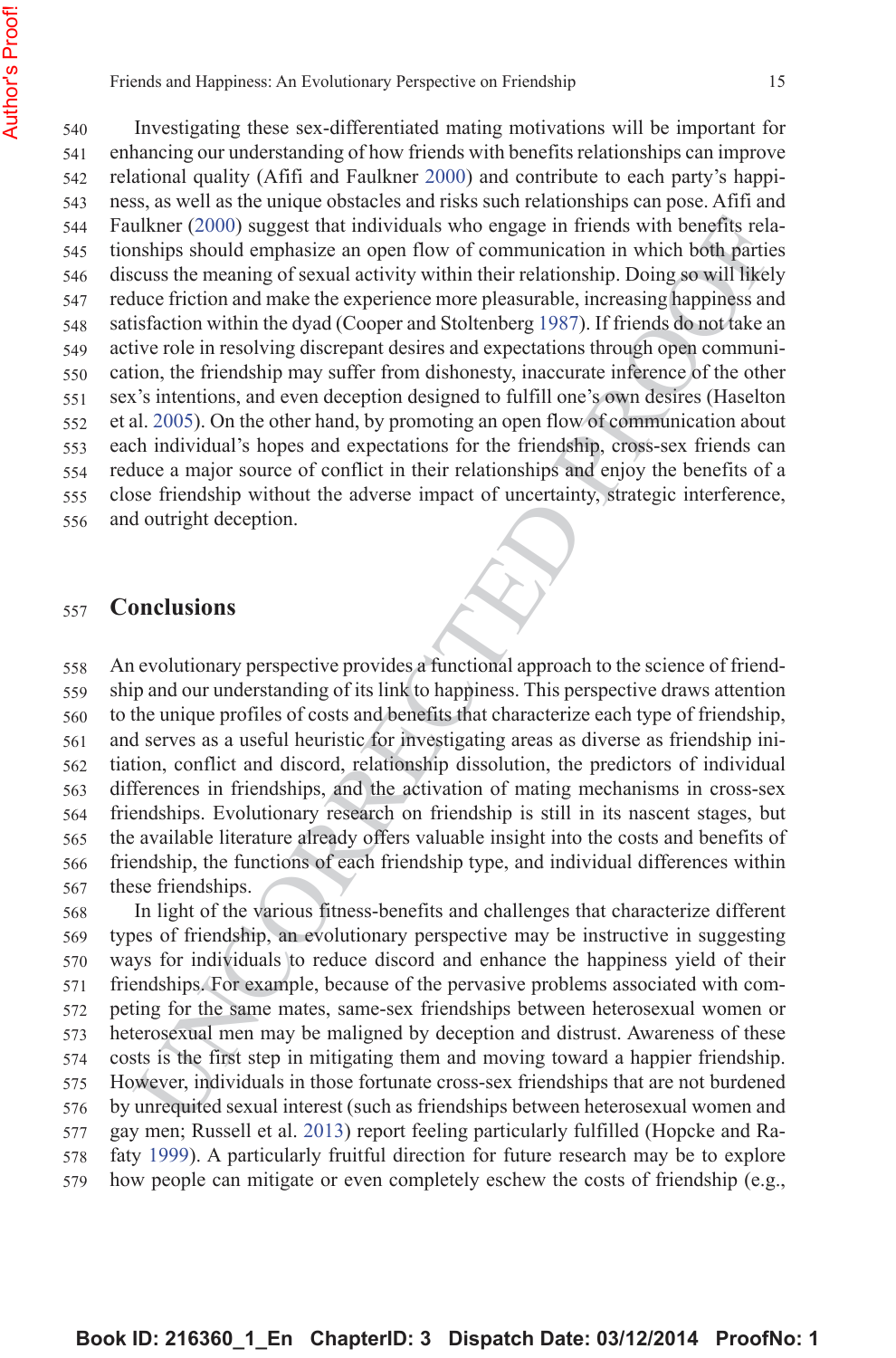mating competition in same-sex friendships and deceptive sexual intent in cross-sex friendships) in the service of promoting relationship harmony and happiness. 580

arger framework of biological conflict and cooperation. Evolutionary approaches<br>note threadship simultaneously hold great promise for the basic science of social relationships,<br>ionships, as well as the practical objective Exploring friendship from an evolutionary perspective enables us to bring a principled theoretical paradigm to bear on these issues, and to situate friendship within a larger framework of biological conflict and cooperation. Evolutionary approaches to friendship simultaneously hold great promise for the basic science of social relationships, as well as the practical objective of enhancing our close relationships. Evolutionarily inspired strategies for maximizing the happiness yield of friendships are tailored to specific friendship types, but the common thread underlying all of these recommendations is increased awareness. A critical first step to deepening and enhancing friendships is an awareness of the potential problems that such relationships can pose. One of the great virtues of an evolutionary approach to friendship is that it can arm us with this knowledge, which represents the first step to reducing the strife and discord in our relationships. In so doing, we can clear the path to an enhanced sense of joy and satisfaction in our friendships. It is our hope that this chapter makes a modest contribution to these goals, and helps researchers progress toward a comprehensive science of this fundamental social relationship and its relation to human happiness. 581 582 583 584 585 586 587 588 589 590 591 592 593 594 595 596 597

## **References** 598

- <span id="page-15-7"></span>Abbey, A. (1982). Sex differences in attributions for friendly behavior: Do males misperceive females' friendliness? *Journal of Personality and Social Psychology, 32,* 830–838. doi:10.1037/0022-3514.42.5.830. 599 600 601
- <span id="page-15-8"></span>Abbey, A., & Melby, C. (1986). The effect of nonverbal cues on gender differences in perceptions of sexual intent. *Sex Roles, 15,* 283–298. doi:10.1007/BF00288318. 602 603
- <span id="page-15-5"></span>Ackerman, J. M., & Kenrick, D. T. (2009). Cooperative courtship: Helping friends raise and raze relationship barriers. *Personality and Social Psychology Bulletin, 35,* 1285–1300. doi:10.1177/0146167209335640. 604 605 606
- <span id="page-15-6"></span>Afifi, W. A., & Faulkner, S. L. (2000). On being 'just friends': The frequency and impact of sexual activity in cross-sex friendships. *Journal of Social and Personal Relationships, 17,* 205–222. doi:10.1177/0265407500172003. 607 608 609
- <span id="page-15-9"></span><span id="page-15-4"></span><span id="page-15-2"></span><span id="page-15-1"></span><span id="page-15-0"></span>Argyle, M. (1999). Causes and correlates of happiness. In D. Kahneman, E. Diener, & N. Schwarz (Eds.) *Well-being: The foundations of hedonic psychology* (pp. 353–373). New York: Russell Sage Foundation. http://www.mendeley.com/catalog/causes-correlates-happiness/ **AQ3** 610  $\frac{\partial}{\partial t}$ 612
	- Argyle, M., & Henderson, M. (1984). The rules of friendship. *Journal of Social and Personal Relationships, 1,* 211–237. doi:10.1177/0265407584012005. 613 614
	- Axelrod, R. (1984). *The evolution of cooperation*. New York: Basic Books. http://www.amazon. com/Evolution-Cooperation-Revised-Robert-Axelrod/dp/0465005640. 615 616
	- Befu, H. (1977). Social exchange. *Annual Review of Anthropology, 6,* 255–281. doi:10.1146/annurev.an.06.100177.001351. 617 618
	- Belk, R. W. (1984). Three scales to measure constructs related to materialism: Reliability, validity, and relationships to measures of happiness. *Advances in Consumer Research, 11,* 291–297. doi:10.1177/0092070306289291. 619 620 621
	- Berscheid, E., Dion, K., Walster, E., & Walster, G. W. (1971). Physical attractiveness and dat-622
	- ing choice: A test of the matching hypothesis. *Journal of Experimental Social Psychology, 7,* 623
	- 173–189. doi:10.1177/0146167286124001. 624

<span id="page-15-3"></span>**Book ID: 216360\_1\_En ChapterID: 3 Dispatch Date: 03/12/2014 ProofNo: 1**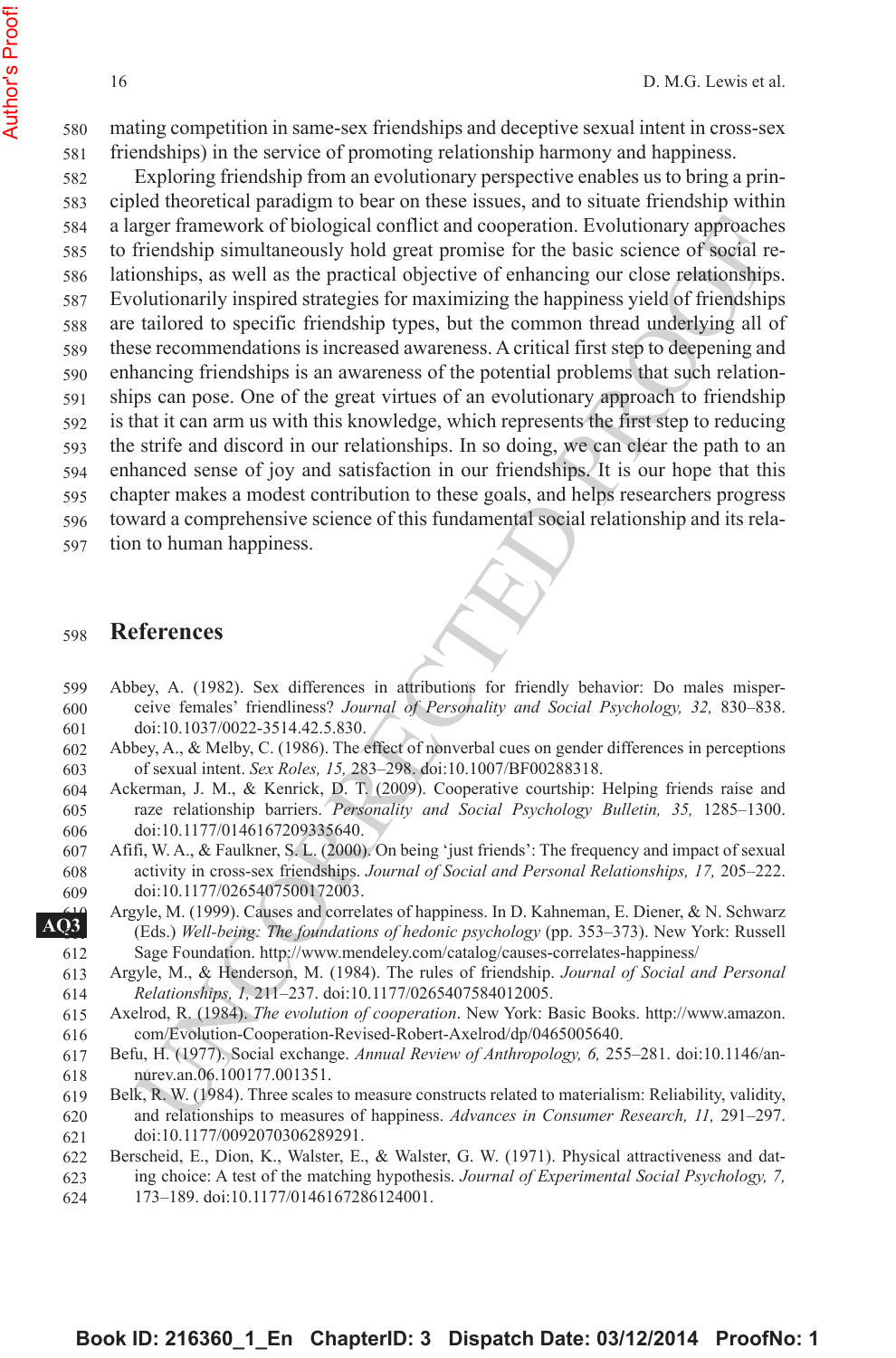- <span id="page-16-21"></span>Bisson, M. A., & Levine, T. R. (2009). Negotiating a friends with benefits relationship. *Archives of Sexual Behavior, 38,* 66–73. doi:10.1007/s10508-007-9211-2. 625 626
- <span id="page-16-5"></span>Bleske, A. L., & Buss, D. M. (2000). Can men and women be just friends? *Personal Relationships, 7,* 131–151. doi:10.1177/01461672012710007. 627 628
- <span id="page-16-12"></span>Bleske, A. L., & Shackelford, T. K. (2001). Poaching, promiscuity, and deceit: Combating mating rivalry in same- sex friendships. *Personal Relationships, 8,* 407–424. doi:10.1111/j.1475-6811.2001.tb00048.x. 629 630 631
- <span id="page-16-16"></span>Bleske-Rechek, A. L., & Buss, D. M. (2001). Cross sex friendship: Sex differences and similarities in initiation, selection, and dissolution. *Personality and Social Psychology Bulletin, 27,* 1310–1323. doi:10.1177/01461672012710007. 632 633 634
- <span id="page-16-20"></span>Bleske-Rechek, A., & Lighthall, M. (2010). Attractiveness and rivalry in women's friendships with women. *Human Nature, 21,* 82–97. doi: 10.1007/s12110-010-9081-5. 635 636
- <span id="page-16-11"></span>Bleske-Rechek, A., Sommers, E., Micke, C., Erickson, L., Matteson, L., Stocco, C., Schumacher, B., & Ritchie, L. (2012). Benefit or burden? Attraction in cross-sex friendship. *Journal of Social and Personal Relationships, 29,* 569–596. doi: 10.1177/0265407512443611. 637 638 639
- <span id="page-16-17"></span><span id="page-16-0"></span>Booth, A., & Hess, E. (1974). Cross-sex friendship. *Journal of Marriage and Family, 36,* 38–47. doi:10.2307/350992. 640 641
- main is manne, set from the set from the set from the set from the set from the set for the set is the Bussic Kechek, A. L., & Bussic D. (1001). Cross as the individual Set alterligen and amalging the tis since the set is Brannan, D., Biswas-Diener, R., Mohr, C. D., Mortazavi, S., & Stein, N. (2013). Friends and family: A cross-cultural investigation of social support and subjective well-being among college students. *The Journal of Positive Psychology, 8,* 65–75. http://dx.doi.org/10.1080/17439760. 2012.743573 642 643 644 645
- <span id="page-16-13"></span>Browne, K. R. (2006). Sex, power, and dominance: The evolutionary psychology of sexual harassment. *Managerial and Decision Economics, 27,* 145–158. doi:10.1002/mde.1289. 646 647
- <span id="page-16-18"></span>Burndt, T. J. (2002). Friendship quality and social development. *Current Directions in Psychological Science*, *11*, 7–10. http://dx.doi.org/10.1111/1467-8721.00157 648 649
- <span id="page-16-9"></span>Buss, D. M. (1988). The evolution of human intrasexual competition: Tactics of mate attraction. *Journal of Personality and Social Psychology, 54,* 616–628. doi:10.1037/0022-. 3514.54. 650 651
- <span id="page-16-7"></span>Buss, D. M. (1989). Conflict between the sexes: Strategic interference and the evocation of anger and upset. *Journal of Personality and Social Psychology, 56,* 735–747. doi:10.1037/0022- 3514.56.5.735. 652 653 654
- <span id="page-16-14"></span>Buss, D. M. (1994). The strategies of human mating. *American Scientist*, *82*, 238–249. http://www. jstor.org/stable/29775193. 655 656
- <span id="page-16-10"></span>Buss, D. M. (1994/2003). *Evolution of desire*. New York: Basic Books. http://www.ebook3000. com/The-Evolution-Of-Desire\_89872.html. 657 658
- <span id="page-16-3"></span>Buss, D. M. (2004). *Evolutionary psychology: The new science of the mind* (4th ed.). Boston: Allyn and Bacon. http://booksgreatchoice.com/getbook/p304099/?id=30. 659 660
- <span id="page-16-15"></span>Buss, D. M. (2005). *The murderer next door: Why the mind is designed to kill*. New York: Penguin. http://www.goodreads.com/book/show/488723.The\_Murderer\_Next\_Door. 661 662
- <span id="page-16-19"></span>Buss, D. M., & Dedden, L. A. (1990). Derogation of competitors. *Journal of Social and Personal Relationships, 7,* 395–422. doi:10.1177/0265407590073006. 663 664
- <span id="page-16-8"></span>Buss, D. M., & Schmitt, D. P. (1993). Sexual strategies theory: An evolutionary perspective on human mating. *Psychological Review, 100,* 204–232. doi:10.1037/0033-295X.100.2.204. 665 666
- <span id="page-16-4"></span>Byrne, D., London, O., & Reeves, K. (1968). The effects of physical attractiveness, sex, and attitude similarity on interpersonal attraction. *Journal of Personality, 36,* 259–271. doi:10.1111/j.1467-6494.1968.tb01473.x. 667 668 669
- <span id="page-16-1"></span>Camfield, L., Choudhury, K., & Devine, J. (2009). Well-being, happiness and why relationships matter: Evidence from Bangladesh. *Journal of Happiness Studies, 10,* 71–91. doi:10.1007/ s10902-007-9062-5. 670 671 672
- <span id="page-16-2"></span>Chan, Y. K., & Lee, R. P. L. (2006). Network size, social support and happiness in later life: A comparative study of Beijing and Hong Kong. *Journal of Happiness Studies, 7,* 87–112. http:// dx.doi.org/10.1007/s10902-005-1915-1. 673 674 675
- <span id="page-16-6"></span>Connolly, J., Craig, W., Goldberg, A., & Pepler, D. (1999). Conceptions of cross sex friendships and romantic relationships in early adolescence. *Journal of Youth and Adolescence, 28,* 481– 676
- 494. doi:10.1023/A:1021669024820. 677 678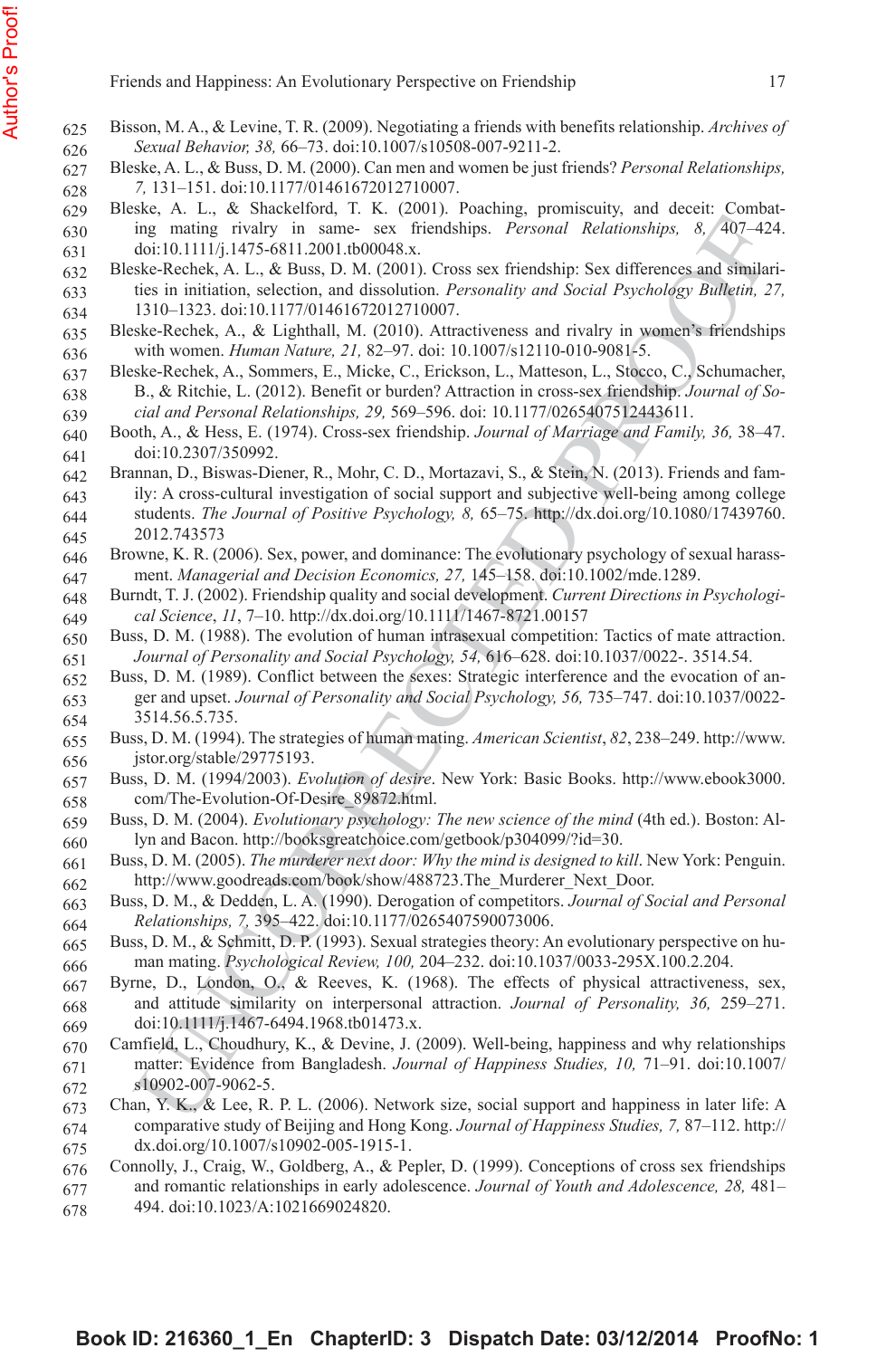- <span id="page-17-19"></span>Cooper, A., & Stoltenberg, C. D. (1987). Comparison of sexual enhancement and communication training program on sexual and marital satisfaction. *Journal of Consulting Psychology, 34,* 309–314. doi:10.1037/0022-0167.34.3.309.
- <span id="page-17-2"></span>Corneau, A. (2009). Doctoral student social support and satisfaction with life. *Dissertation Abstracts International, 69*. http://gradworks.umi.com/33/20/3320378.html.
- Cosmides, L., & Tooby, J. (1992). Cognitive adaptations for social exchange. In J. Barkow, L. Cosmides, & J. Tooby (Eds.), *The adapted mind* (pp. 163–228). New York: Oxford University Press. http://www.cep.ucsb.edu/papers/Cogadapt.pdf. 685 686
- <span id="page-17-3"></span>Cosmides, L., & Tooby, J. (2000). Evolutionary psychology and the emotions. In M. Lewis & J. M. Haviland-Jones (Eds.), *Handbook of emotions* (2nd ed., pp. 91–115). New York: Guilford. http://www.cep.ucsb.edu/papers/Emotions.pdf. 687 688 689
- <span id="page-17-14"></span>Daly, M., Wilson, M., & Weghorst, S. J. (1982). Male sexual jealousy. *Ethology and Sociobiology, 3,* 11–27. doi:10.1016/0162-3095(82)90027-9. 690 691
- <span id="page-17-1"></span><span id="page-17-0"></span>Demir, M., & Weitekamp, L. A. (2007). I am so happy 'cause today I found my friend: Friendship and personality as predictors of happiness. *Journal of Happiness Studies, 8,* 181–211. doi:10.1007/s10902-006-9034-1. 692 693 694
- <span id="page-17-5"></span>smitte, J., & Toroly, 1, (1992). Cognitive adaptation for stocial evchange. In 1, Barkow, 1, Barkow, 1, Barkow, 1, Barkow, 1, Barkow, 1, Barkow, 1, Barkow, 1, Barkow, 1, Barkow, 1, Barkow, 1, 2, 2, 2, 2, 2, 2, 2, 2, 2, 2, Demir, M., Orthel, H., & Andelin, A. K. (2013). Friendship and happiness. In S. A. David & I. Boniwell (Eds.) *Oxford handbook of happiness* (pp. 860–870). New York: Oxford University Press. http://www.axon.es/axon/LibroFicha.asp?Libro=94159&T=THE+OXFORD+HANDB OOK+OF+HAPPINESS. 695 696 697 698
- <span id="page-17-7"></span>DeScioli, P., & Kurzban, R. (2009). The alliance hypothesis for human friendship. *Public Library of Science ONE*, *4*(6), e5802. doi:10.1371/journal.pone.0005802.s001 699 700
- <span id="page-17-6"></span>DeScioli, P., & Kurzban, R. (2012). The company you keep: Friendship decisions from a functional perspective. In J. I. Krueger (Ed.), *Social judgment and decision making* (pp. 209–225). New York: Psychology Press. http://www.amazon.com/Social-Judgment-Decision-Frontiers-Psychology/dp/1848729065. 701 702 703 704
- <span id="page-17-9"></span>DeSouza, E. R., Pierce, T., Zanelli, J. C., & Hutz, C. (1992). Perceived sexual intent in the U.S. and Brazil as a function of nature of encounter, subjects' nationality, and gender. *Journal of Sex Research, 29,* 251–260. doi:10.1080/00224499209551645. 705 706 707
- <span id="page-17-10"></span>Elsesser, K., & Peplau, L. A. (2006). The glass partition: Obstacles to cross-sex friendships at work. *Human Relations, 59,* 1077–1100. doi:10.1177/0018726706068783. 708 709
- <span id="page-17-4"></span>Emerson, R. M. (1976). Social-exchange theory. *Annual Review of Sociology, 2,* 335–362. doi:10.1146/annurev.so.02.080176.002003. 710 711
- <span id="page-17-8"></span>Feiring, C. (1999). Other-sex friendship networks and the development of romantic relationships in adolescence. *Journal of Youth and Adolescence, 28,* 495–512. doi:10.1023/A:1021621108890. 712 713
- <span id="page-17-18"></span>Fisher, M., & Cox, A. (2009). The influence of female attractiveness on competitor derogation. *Journal of Evolutionary Psychology, 7,* 141–155. doi:10.1556/JEP.7.2009.2.3. 714 715
- <span id="page-17-17"></span>Fisher, M., & Cox, A. (2010). Four strategies used during intrasexual competition for mates. *Personal Relationships, 18,* 20–38. doi:10.1111/j.1475-6811.2010.01307.x. 716 717
- <span id="page-17-16"></span>Grigoriou, T. (2004). *Friendship between gay men and heterosexual women: An interpretive phenomenological analysis*. London: London South Bank University, Families and Social Capital ESRC Research Group. http://www.lsbu.ac.uk/ahs/downloads/families/familieswp5.pdf. 718 719 720
- <span id="page-17-11"></span>Halatsis, P., & Christakis, N. (2009). The challenge of sexual attraction within heterosexuals' cross-sex friendship. *Journal of Social and Personal Relationships, 26,* 919–937. doi:10.1177/0265407509345650. 721 722 723
- <span id="page-17-15"></span>Hartup, W. W., Laursen, B., Stewart, M. I., & Eastenson, A. (1988). Conflict and the friendship relations of young children. *Child Development, 59,* 1590–1600. doi:10.2307/1130673. 724 725
- <span id="page-17-12"></span>Haselton, M. G., & Buss, D. M. (2000). Error management theory: A new perspective on biases in cross-sex mind reading. *Journal of Personality and Social Psychology, 78,* 81–91. doi:10.1037110022-3514.78.1.81. 726 727 728
- <span id="page-17-13"></span>Haselton, M. G., & Nettle, D. (2006). The paranoid optimist: An integrative evolutionary mod-729
- el of cognitive biases. *Personality and Social Psychology Review, 10,* 47–66. doi:10.1207/ s15327957pspr1001\_3. 730 731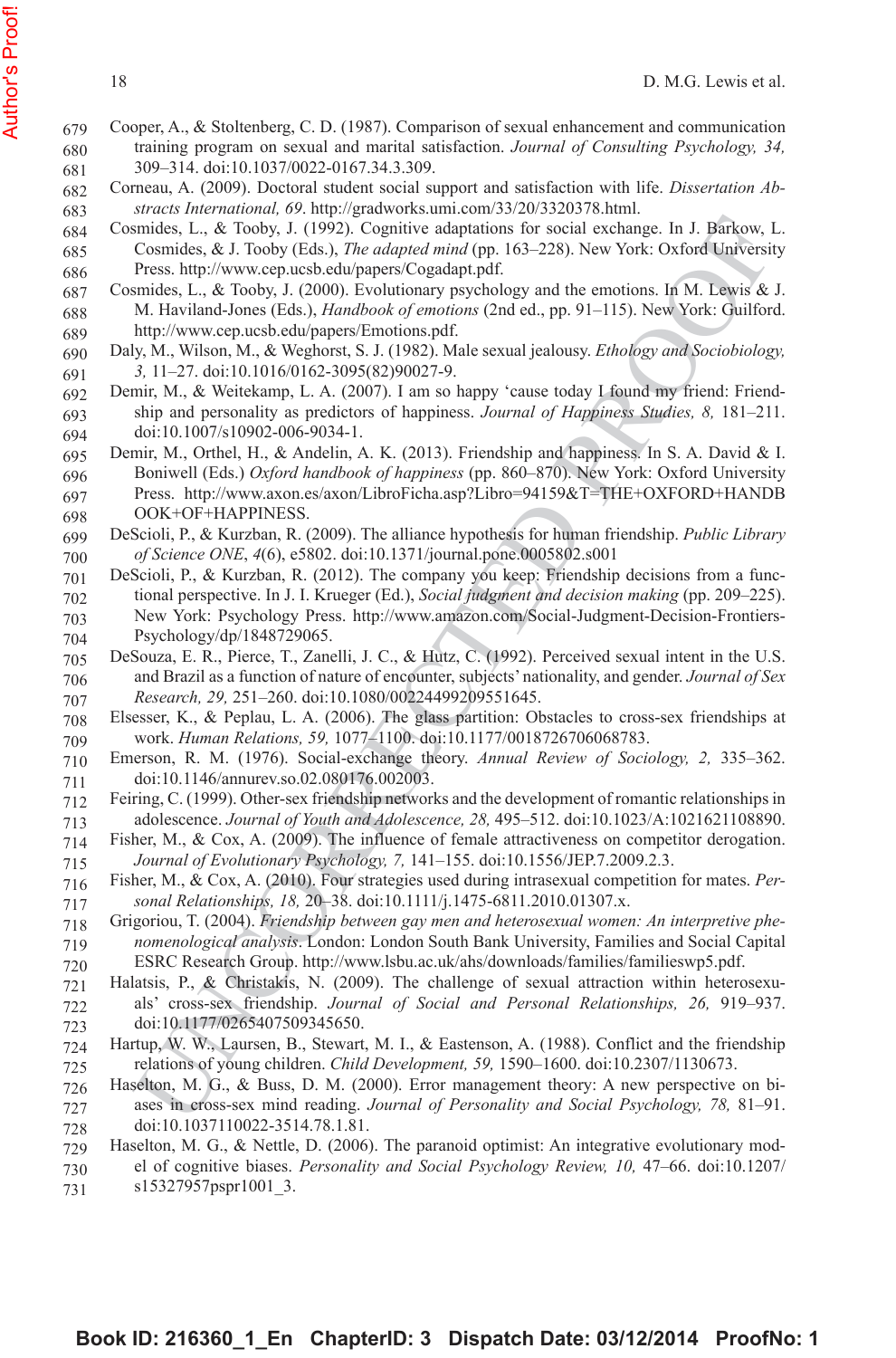- <span id="page-18-7"></span>Haselton, M., Buss, D. M., Oubaid, V., & Angleitner, A. (2005). Sex, lies, and strategic interference: The psychology of deception between the sexes. *Personality and Social Psychology Bulletin, 31,* 3–23. doi:10.1177/0146167204271303. 732 733 734
- <span id="page-18-17"></span>Hill, S. E., & Buss, D. M. (2008). The evolutionary psychology of envy. In R. Smith (Ed.) *Envy: Theory and research* (pp. 60–70). New York: Oxford University Press. http://homepage.psy. utexas.edu/homepage/group/busslab/pdffiles/evolution%20of%20envy.pdf. 735 736 737
- <span id="page-18-5"></span><span id="page-18-1"></span>Hill, K., & Hurtado, A. M. (1996). *Ache life history: The ecology and demography of a foraging people*. New York: Aldine De Gruyter. http://www.abebooks.com/Ache-Life-History-Ecology-Demography-Foraging/6136325563/bd. 738 739 740
- uteras edubmoregage from the highliftlesic volution "2008"  $\Delta$ 008" (1008) (1008) (1008) (1008) (1008). According the Groupy of a Gragging Channel Distribution (1008) (1008) (1008) (1008) (1008) (1008) (1008) (1008) (1008 Hill, S. E., DelPriore, D., & Major, B. (2013). An evolutionary psychological perspective on happiness. In I. Boniwell & S. David (Eds.) *Oxford handbook of happiness* (pp. 875–886). New York: Oxford University Press. http://www.axon.es/axon/LibroFicha.asp?Libro=94159&T=T 741 742 743
- HE+OXFORD+HANDBOOK+OF+HAPPINESS. 744
- <span id="page-18-13"></span>Holder, M. D., & Coleman, B. (2009). The contribution of social relationships to children's happiness. *Journal of Happiness Studies, 10,* 329–349. doi:10.1007/s10902-007-9083-0. 745 746
- <span id="page-18-3"></span>Homans, G. C. (1958). Social behavior as exchange. *American Journal of Sociology, 63,* 597–606. http://www.jstor.org/stable/2772990. 747 748
- <span id="page-18-16"></span>Hopcke, R. H., & Rafaty, L. (1999). *Straight women, gay men: Absolutely fabulous friendships*. Berkley: Wildcat Canyon Press. http://books.google.com/books/about/Straight\_Women\_Gay\_ Men.html?id=MlcUCx8XuBYC. 749 750 751
- <span id="page-18-14"></span>Hussong, A. M. (2000). Perceived peer context and adolescent adjustment. *Journal of Research on Adolescence, 10,* 187–224. doi:10.1207/SJRA1004\_02. 752 753
- <span id="page-18-11"></span>Kaplan, D. L., & Keys, C. B. (1997). Sex and relationship variables as predictors of sexual attraction in cross-sex platonic friendships between young and heterosexual adults. *Journal of Social and Personal Relationships, 14,* 191–206. doi: 10.1177/0265407597142003. 754 755 756
- <span id="page-18-4"></span>Kemp, M. C. (1995). *The Gains from trade and the gains from aid: Essays in international trade theory*. London: Routledge. http://www.questia.com/library/104457971/the-gains-from-tradeand-the-gains-from-aid-essays. 757 758 759
- <span id="page-18-2"></span>Kenrick, D. T., Neuberg, S. L., Griskevicius, V., Becker, D. V., & Schaller, M. (2010). Goal driven cognition and function behavior: The fundamental-motives framework. *Current Directions in Psychological Science, 19,* 63–67. doi:10.1177/0963721409359281. 760 761 762
- <span id="page-18-0"></span>Larson, R., Mannell, R., & Zuzanek, J. (1986). Daily well-being of older adults with friends and family. *Psychology and Aging, 1*, 117–126. http://www.ncbi.nlm.nih.gov/pubmed/3267387. 763 764
- <span id="page-18-9"></span>Lassek, W. D., & Gaulin, S. J. C. (2008). Waist-hip ratio and cognitive ability: Is gluteofemoral fat a privileged store of neurodevelopmental resources? *Evolution and Human Behavior, 29,* 26–34. doi:10.1016/j.evolhumbehav.2007.07.005. 765 766 767
- <span id="page-18-10"></span>Lassek, W. D., & Gaulin, S. J. C. (2009). Costs and benefits of fat-free muscle mass in men: Relationship to mating success, dietary requirements, and native immunity. *Evolution and Human Behavior, 30,* 322–328. doi:10.1016/j.evolhumbehav.2009.04.002. 768 769 770
- <span id="page-18-15"></span>Laursen, B. (1995). Conflict and social interaction in adolescent relationships. *Journal of Research on Adolescence, 5,* 55–70. doi:10.1207/s15327795jra0501\_3. 771 772
- <span id="page-18-8"></span>Lefkowitz, E. S., Boone, T. L., & Shearer, C. L. (2004). Communication with best friends about sex-related topics during emerging adulthood. *Journal of Youth and Adolescence, 33,* 339–351. doi:10.1023/B:JOYO.0000032642.27242.c1. 773 774 775
- <span id="page-18-18"></span>Lehmiller, J. J., Vanderdrift, L. E., & Kelly, J. R. (2011). Sex differences in approaching friends with benefits relationships. *Journal of Sex Research, 48,* 275–284. doi:10.1080/00224491003721694. 776 777
- <span id="page-18-12"></span>Lempers, J. D., & Clark-Lempers, D. S. (1993). A functional comparison of same-sex and opposite-sex friendships during adolescence. *Journal of Adolescent Research, 8,* 89–108. doi:10.1177/074355489381007. 778 779 780
- <span id="page-18-6"></span>Lewis, D. M. G., Conroy-Beam, D., Al-Shawaf, L., Raja, A., DeKay, T., & Buss, D. M. (2011). 781
- Friends with benefits: The evolved psychology of same- and opposite-sex friendship. *Evolutionary Psychology, 9*, 543–563. http://www.epjournal.net/articles/friends-with-benefits-theevolved-psychology-of-same-and-opposite-sex-friendship/. 782 783
- 784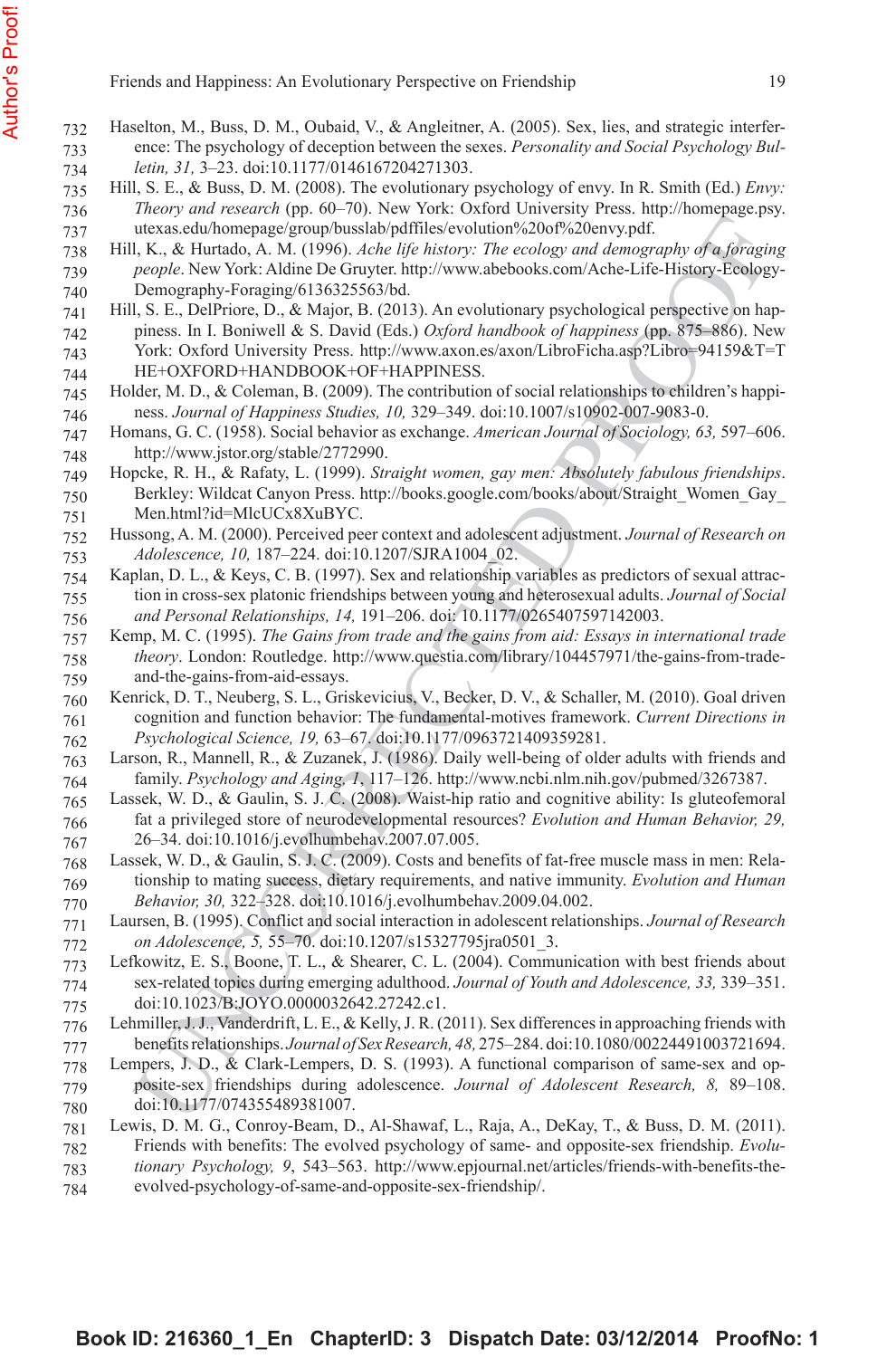- <span id="page-19-9"></span>Lewis, D. M. G., Al-Shawaf, L., Conroy-Beam, D., Asao, K., & Buss, D. M. (2012). Friends with benefits II: Mating activation in cross-sex friendships as a function of sociosexual orientation and relationship status. *Personality and Individual Differences, 53,* 622–628. doi:10.1016/j. paid.2012.04.040. 785 786 787 788
- <span id="page-19-14"></span>Li, N. P., Bailey, J. M., Kenrick, D. T., & Linsenmeier, J. A. W. (2002). The necessities and luxuries of mate preferences: Testing the tradeoffs. *Journal of Personality and Social Psychology, 82,* 947–955. doi:10.1037/0022-3514.82.6.947. 789 790 791
- <span id="page-19-0"></span>Lu, L. (1995). The relationship between subjective well-being and psychosocial variables in Taiwan. *Journal of Social Psychology, 135*, 351–357. http://www.ncbi.nlm.nih.gov/pubmed/7650933. 792 793
- <span id="page-19-1"></span>Lu, L. (1999). Personal and environmental causes of happiness. *Journal of Social Psychology, 139,* 79–90. doi:10.1080/00224549909598363. 794 795
- <span id="page-19-18"></span>Malone, J. (1980). *Straight women/gay men: A special relationship*. New York: Dial Press. http:// www.amazon.com/Straight-women-gay-men-relationship/dp/0803781741. 796 797
- <span id="page-19-4"></span>Milton, K. (1999). A hypothesis to explain the role of meat-eating in human evolution. *Evolutionary Anthropology: Issues, News, and Reviews, 8,* 11–21. doi:10.1002/(SICI)1520- 6505(1999)8:1<11::AID-EVAN6>3.0.CO;2-M 798 799 800
- <span id="page-19-12"></span>Mongeau, P. A., Ramirez, A., & Vorell, M. (2003). Friends with benefits: Initial explorations of sexual, non-romantic, relationships. Unpublished manuscript, Arizona State University at Tempe. 801 802 803
- <span id="page-19-11"></span>O'Meara, J. D. (1989). Cross-sex friendship: Four basic challenges of an ignored relationship. *Sex Roles, 21,* 525–543. doi:10.1007/BF00289102. 804 805
- <span id="page-19-15"></span>Penke, L., & Asendorpf, J. B. (2008). Beyond global sociosexual orientations: A more differentiated look at sociosexuality and its effects on courtship and romantic relationships. Journal of Personality and Social Psychology*, 95*(6), 1113–1135. doi:10.1037/0022-3514.95.5.1113. 806 807 808
- <span id="page-19-17"></span><span id="page-19-13"></span>Rose, S. M. (1985). Same- and cross-sex friendships and the psychology of homosociality. *Sex Roles, 12,* 63–74. doi:10.1007/bf00288037. 809 810
- of multip preferances: Testing the tracketics Journal of Personality and Social Psychology, 8.<br>
1. (1995). The relationship between subjective well-being and psychological variables in Takya,<br>
1. (1995). The relationship Russell, E. M., DelPriore, D. J., Butterfield, M. E., & Hill, S. E. (2013). Friends with benefits, but without the sex: Straight women and gay men exchange trustworthy mating advice. *Evolutionary Psychology, 11,* 132–147. http://www.epjournal.net/articles/friends-with-benefits-butwithout-the-sex-straight-women-and-gay-men-exchange-trustworthy-mating-advice/. 811 812 813 814
- <span id="page-19-7"></span>Shackelford, T. K., & Buss, D. M. (1996). Betrayal in mateships, friendships, and coalitions. *Personality and Social Psychology Bulletin, 22,* 1151–1164. doi:10.1177/01461672962211006. 815 816
- <span id="page-19-16"></span>Simpson, J. A., & Gangestad, S. W. (1991). Individual differences in sociosexuality: Evidence for convergent and discriminant validity. *Journal of Personality and Social Psychology, 60,* 870–883. doi:10.1037/0022-3514.60.6.870. 817 818 819
- <span id="page-19-5"></span>Singh, R., & Ho, S. Y. (2000). Attitudes and attraction: A new test of the attraction, repulsion and similarity-dissimilarity asymmetry hypotheses. *British Journal of Social Psychology, 39,* 197–211. doi:10.1348/014466600164426. 820 821 822
- <span id="page-19-8"></span>Sullivan, H. S. (1953). *The interpersonal theory of psychiatry*. New York: Norton. http://www. amazon.com/Interpersonal-Theory-Psychiatry-Harry-Sullivan/dp/0393001385. 823 824
- <span id="page-19-10"></span>Swain, S. O. (1992). Men's friendship with women: Intimacy, sexual boundaries, and the informant role. In P. Nardi (Ed.), *Men's friendships* (pp. 153–171). Newbury Park: Sage. http:// www.uk.sagepub.com/books/Book3359/toc. 825 826 827
- <span id="page-19-6"></span>Tooby, J., & Cosmides, L. (1996). Friendship and the banker's paradox: Other pathways to the evolution of adaptations for altruism. In W. G. Runciman, J. M. Smith, & R. I. M. Dunbar (Eds.), *Evolution of social behavior patterns in primates and man* (Vol. 88, pp. 119–143). New York: Oxford University Press. http://www.cep.ucsb.edu/papers/friendship.pdf. 828 829 830 831
- <span id="page-19-2"></span>Tooby, J., & DeVore, I. (1987). The reconstruction of hominid behavioral evolution through strategic modeling. In W. G. Kinzey (Ed.), *The evolution of human behavior: Primate models* (pp. 183–237). New York: SUNY Press. http://www.cep.ucsb.edu/papers/Reconst.pdf. 832 833 834
- <span id="page-19-3"></span>Trivers, R. L. (1971). The evolution of reciprocal altruism. *Quarterly Review of Biology, 46,* 835
- 35–57. http://www.jstor.org/stable/2822435. 836

Author's Proof! Author's Proof!